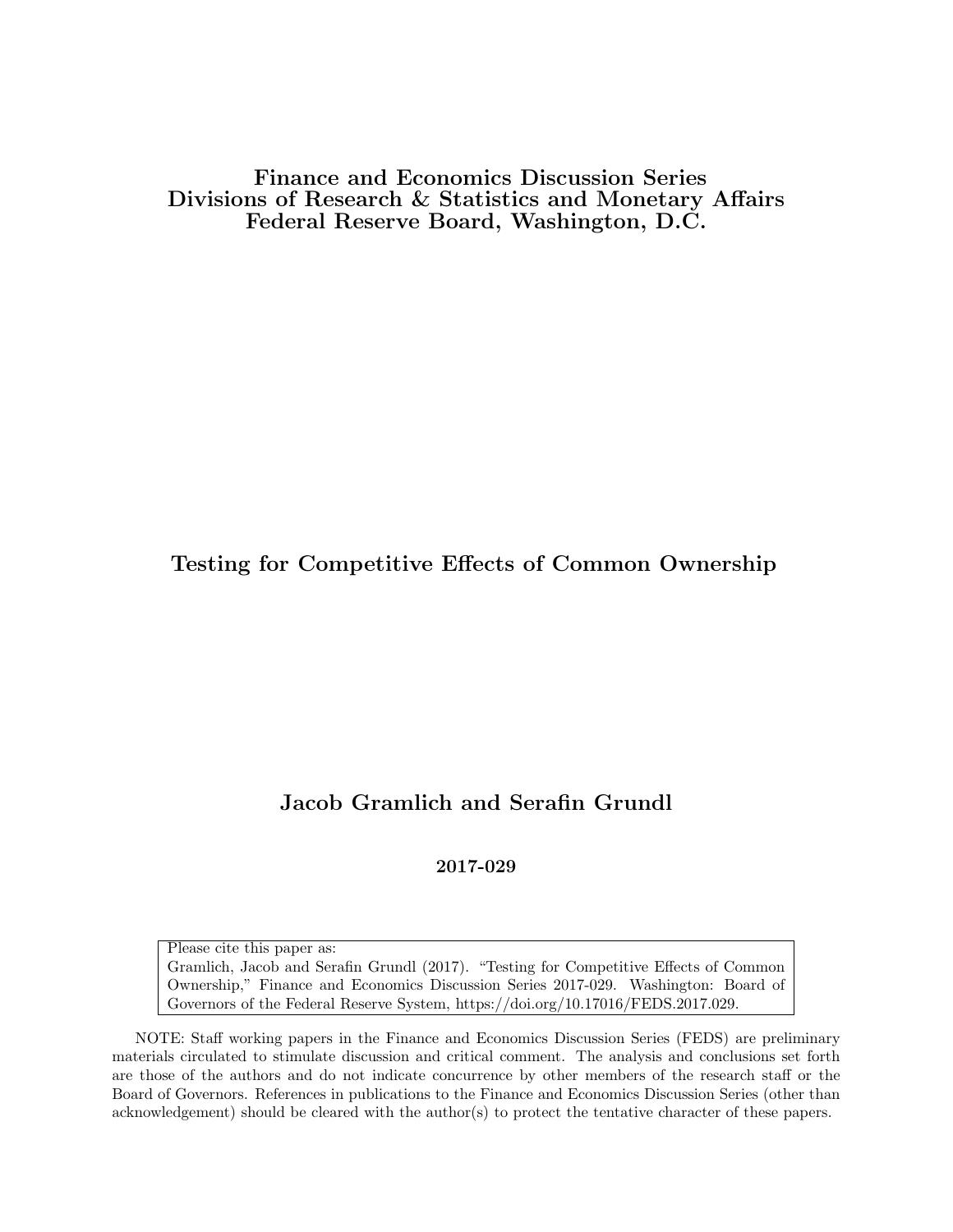# Testing for Competitive Effects of Common Ownership

Jacob Gramlich and Serafin Grundl †

February 19, 2017

#### Abstract

We propose an alternative approach for analyzing the competitive effects of common ownership: to directly analyze the weights that firms place on each others' profits rather than using measures of industry concentration (MHHI and GHHI). Analyzing weights has at least three advantages: it places fewer restrictions on the nature of competition, it requires less data to test, and it circumvents endogeneity concerns with concentration measures.

We apply our approach to data from the banking industry, and our preliminary results mixed and overall rather muted. The sign of the competitive effect is sensitive to specification, and the effects we estimate are economically quite small. Firms upon which significant weight is placed - either by themselves or competitors - move very little in price or quantity distributions.

#### PRELIMINARY - PLEASE DO NOT CITE OR DISTRIBUTE WITHOUT PERMISSION

JEL Codes:

Keywords: Common Ownership, MHHI, GHHI, Bank Competition

† Board of Governors of the Federal Reserve System, jacob.gramlich@frb.gov, serafin.j.grundl@frb.gov. Meher Islam, Rebecca Jorgensen, Nadia Wallace, and Helen Willis provided outstanding research assistance. The analysis and conclusions set forth are those of the authors and do not indicate concurrence by other members of the staff, by the Board of Governors, or by the Federal Reserve Banks.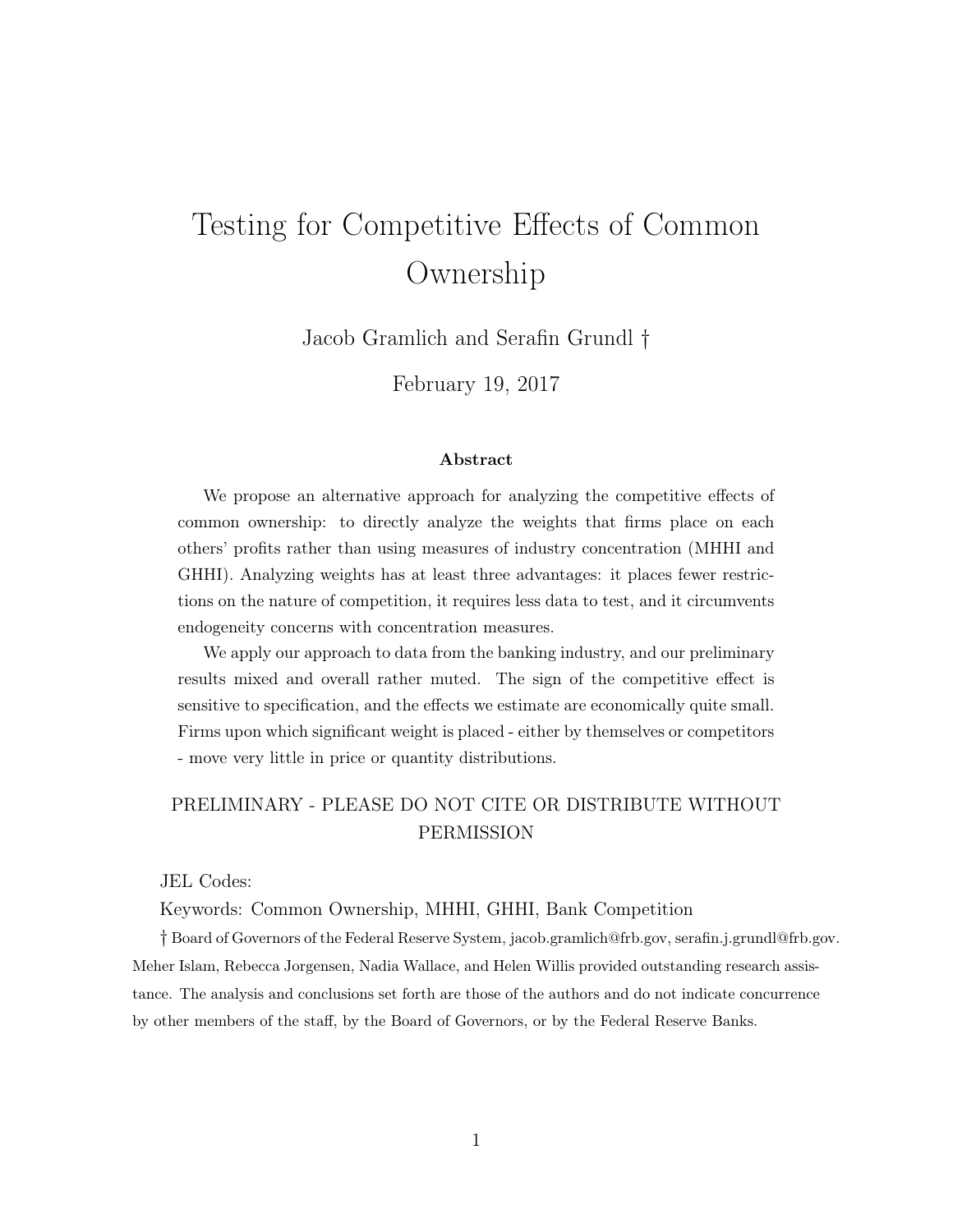# 1 Introduction

"Common ownership" - a single investor owning shares of competing firms - can be anti-competitive if firms maximize shareholder value rather than firm profit. Common ownership creates incentives for managers to generate profit for their competitors which in turn accrues to the original firm's own shareholders. This mechanism does not require coordination or collusion - the incentives is unilateral. The mechanism has been recognized by the theoretical IO literature for some time [\(Reynolds and Snapp](#page-21-0) [\(1986\)](#page-21-0); [Bresnahan and Salop](#page-20-0) [\(1986\)](#page-20-0)), though until recently there was little empirical evidence of such an effect.

Recently, however, two papers [\(Azar, Schmalz, and Tecu](#page-20-1) [\(2016\)](#page-20-1) and [Azar, Raina,](#page-20-2) [and Schmalz](#page-20-2) [\(2016\)](#page-20-2)) found that common ownership is associated with higher prices in the airline and banking industries.<sup>[1](#page-2-0)</sup> These findings have sparked a number of academic papers, significant media coverage, and attention from policy makers [\(Council of Eco](#page-20-3)[nomic Advisors](#page-20-3) [\(2016\)](#page-20-3); [Posner, Scott Morton, and Weyl](#page-21-1) [\(2016\)](#page-21-1)). In addition to the implications for antitrust and financial regulation, some commentators have pointed out links to issues as far-reaching as rising profit shares and income inequality.

The contribution of our paper is to propose that empirical investigations of this effect be focused directly on the weights that firms place on each others' profits, rather than on measures of industry concentration ("MHHI" and "GHHI"). The prior empirical work has focused on industry concentration, but we can think of at least three reasons to focus on weights.

First, analysis based on weights is consistent with a broader range of competitive models than analysis based on measures of market concentration. The MHHI and GHHI are generalized of the Herfindahl-Hirschman Index (HHI), and each of these HHI-based metrics only has a natural interpretation - as average industry markups - in the context of Cournot competition, in which firms compete by setting quantities. Many markets exhibit Bertrand competition, in which firms compete by setting prices. The analysis of weights that we propose is agnostic as to the form of competition, encompassing both Cournot and Bertrand, and does not require specifying a functional form for profits or firms' choice variables.

<span id="page-2-0"></span>Second, analysis based on weights requires less data than analysis based on measures

<sup>&</sup>lt;sup>1</sup>[Antón, Ederer, Giné, and Schmalz](#page-20-4) [\(2016\)](#page-20-4) also find that industries with more common ownership have manager compensation more closely tied to performance of competitors, though [Kong](#page-21-2) [\(2016\)](#page-21-2) finds the opposite.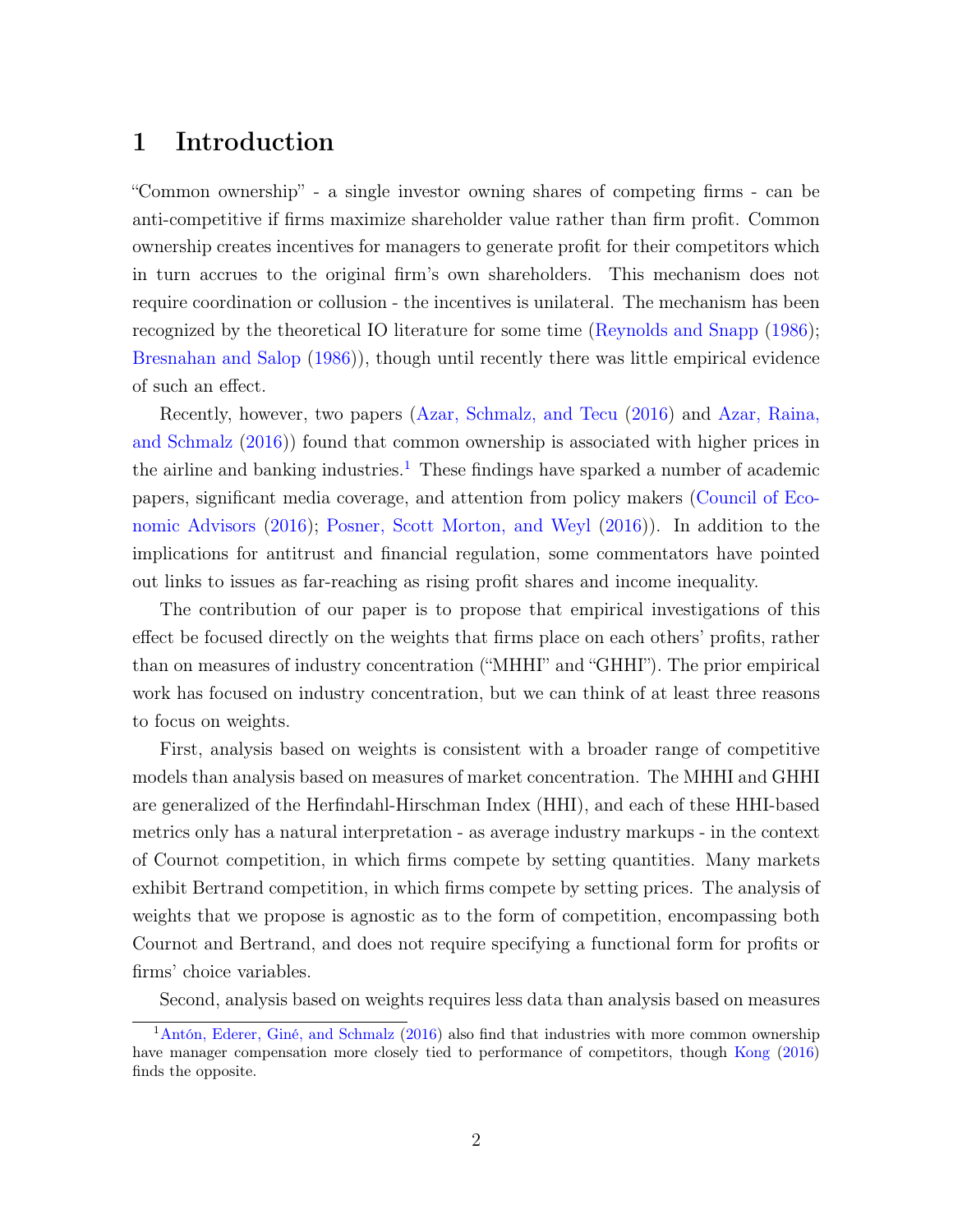of market concentration. Market concentration analysis requires three types of data data on ownership, prices, and market shares. But the weights analysis we propose does not require shares. And, indeed, when share data are available they may be used as an additional dependent variable rather than an independent variable. This is more natural since quantities are, after all, an outcome of competitive processes rather than an input into them.

Third, analysis based on weights avoids a number of endogeneity concerns with analysis based on measures of concentration. Some of the endogeneity concerns related to placing quantities on the right hand side of a regression equation have been discussed extensively in the literature and may have been part of the reason such studies became less common over time (see [Schmalensee](#page-22-0) [\(1988\)](#page-22-0) for a discussion). Other endogeneity concerns are newly introduced by the addition of ownership data to the analysis. Analysis of weights avoids both old and new concerns. Analysis of weights does not involve putting quantities, an outcome variable, on the right hand side of a regression. Furthermore, weight metrics vary at the market-time-competitor level, not just the market-time level as do GHHI and MHHI, which avoids some (though admittedly not all) of the additional concerns related to ownership data.

We apply our approach to data from the banking industry, and our preliminary results suggest mixed and muted evidence on the competitive effects of common ownership. The sign of the effect is sensitive to the specification, and effects we estimate are economically quite small. When firms receive greater weight in profits maximization decisions - either theirs or their competitors' - it moves them very little in the price or quantity distribution.

### 2 Literature Review

The theoretical notion that common ownership of competitors may be anti-competitive is not new. Researchers noted this possibility at least as early 1980, and antitrust enforcers at least as early at the 1940s [\(Reynolds and Snapp](#page-21-0) [\(1986\)](#page-21-0)). [Bresnahan and](#page-20-0) [Salop](#page-20-0) [\(1986\)](#page-20-0) and [O'Brien and Salop](#page-21-3) [\(2000\)](#page-21-3) made theoretical contributions, with the latter formally developing the "MHHI" or Modified Herfindahl Hirschman Index, to account for common ownership. Both the HHI and the MHHI may be interpreted as industry average markups under Cournot competition, as we discuss further below. Other theoretical contributions include [Rotemberg](#page-22-1) [\(1984\)](#page-22-1); [Gordon](#page-21-4) [\(1990\)](#page-21-4); [Gilo](#page-20-5) [\(2000\)](#page-20-5);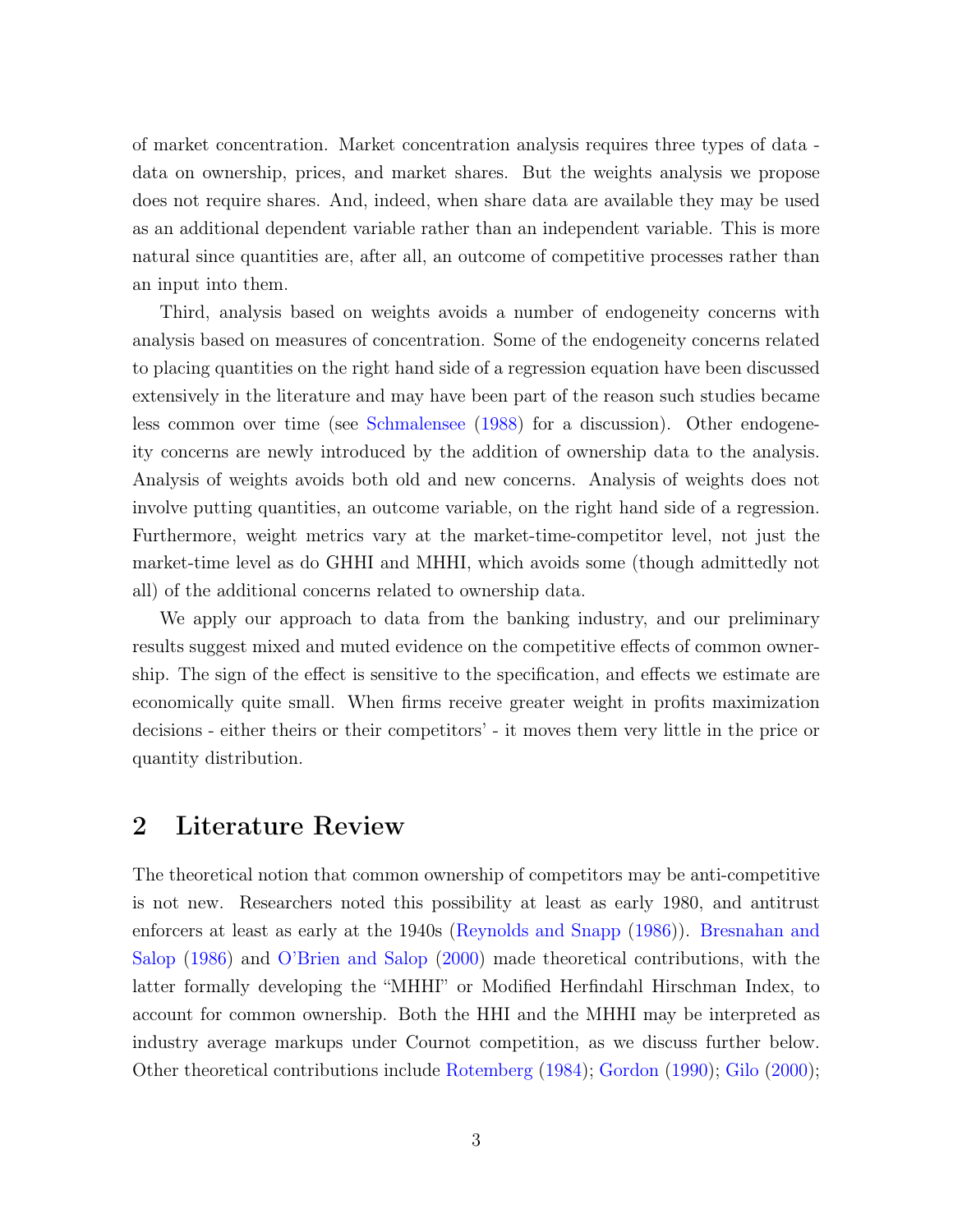[O'Brien and Salop](#page-21-5) [\(2001\)](#page-21-5); [Gilo, Moshe, and Spiegel](#page-21-6) [\(2006\)](#page-21-6); [Azar](#page-20-6) [\(2011\)](#page-20-6).

The recent empirical findings upon which our work most closely draws are [Azar,](#page-20-1) [Schmalz, and Tecu](#page-20-1) [\(2016\)](#page-20-1) and [Azar, Raina, and Schmalz](#page-20-2) [\(2016\)](#page-20-2). The papers contain to our knowledge the first empirical findings that suggest common ownership reduces competition. The former paper investigates airline routes and the later banking markets. The latter paper formalizes a "GHHI" ("Generalized Herfindahl Hirschman Index") that further adapts the MHHI to account for competitors directly owning shares of each other ("cross ownership"). Our work builds on their work, both in investigating the banking market, and in proposing methods for such assessments in other industries.

[Schmalensee](#page-22-0) [\(1988\)](#page-22-0) contains a useful overview of the literature that relates outcomes variables (such as profit or price) to market structure. This literature began with the seminal study of [Bain](#page-20-7) [\(1951\)](#page-20-7). Initial studies were cross-sectional and inter-industry, but faced challenges due to factors that vary from industry to industry. Within-industry studies (e.g. [Benham](#page-20-8) [\(1972\)](#page-20-8)) became more common, though these still faced endogeneity concerns. Unobservables can provide alternative explanations for "intuitive" signs and reasonable explanations for "counter-intuitive" signs, as well. Market-specific costs can lead to both limited entry (higher concentration) and higher prices, or unobserved cost advantages can lead to market dominance (higher concentration) and higher shareweighted margins [\(Demsetz](#page-20-9) [\(1973\)](#page-20-9)). Alternatively, cost advantages can lead to market dominance (higher concentration) and lower prices. These possibilities underscore that entry and market shares are generally outcomes of a competitive process rather than inputs into it. Some studies have attempted to introduce exogeneity into market structure by using regulation or mergers [\(Rose](#page-21-7) [\(1987\)](#page-21-7); [Prager and Hannan](#page-21-8) [\(1998\)](#page-21-8); [Miller](#page-21-9) [and Weinberg](#page-21-9) [\(2014\)](#page-21-9); [Azar, Schmalz, and Tecu](#page-20-1) [\(2016\)](#page-20-1)).

There has also been literature that has focused on reconciling the disparate outcomes predicted by Cournot and Bertrand competition (e.g. [Davidson and Deneckere](#page-20-10) [\(1986\)](#page-20-10)). The existence of this literature suggest that there is value in an analytical framework such as ours that is flexible enough to encompass both modes of competition.

Other papers with relation to ours include papers on corporate ownership, corporate governance, and potential mechanisms for a link between common ownership and decreased competition. [McCahery, Sautner, and Starks](#page-21-10) [\(2016\)](#page-21-10) find that institutional investors intervene behind the scenes in governance and exit if they are unhappy about governance. They also document that most investors use proxy advisers for voting. [Ry](#page-22-2)[dqvist, Spizman, and Strebulaev](#page-22-2) [\(2014\)](#page-22-2) argue that the transition from direct ownership to indirect stock ownership of stocks through institutional investors is driven by tax and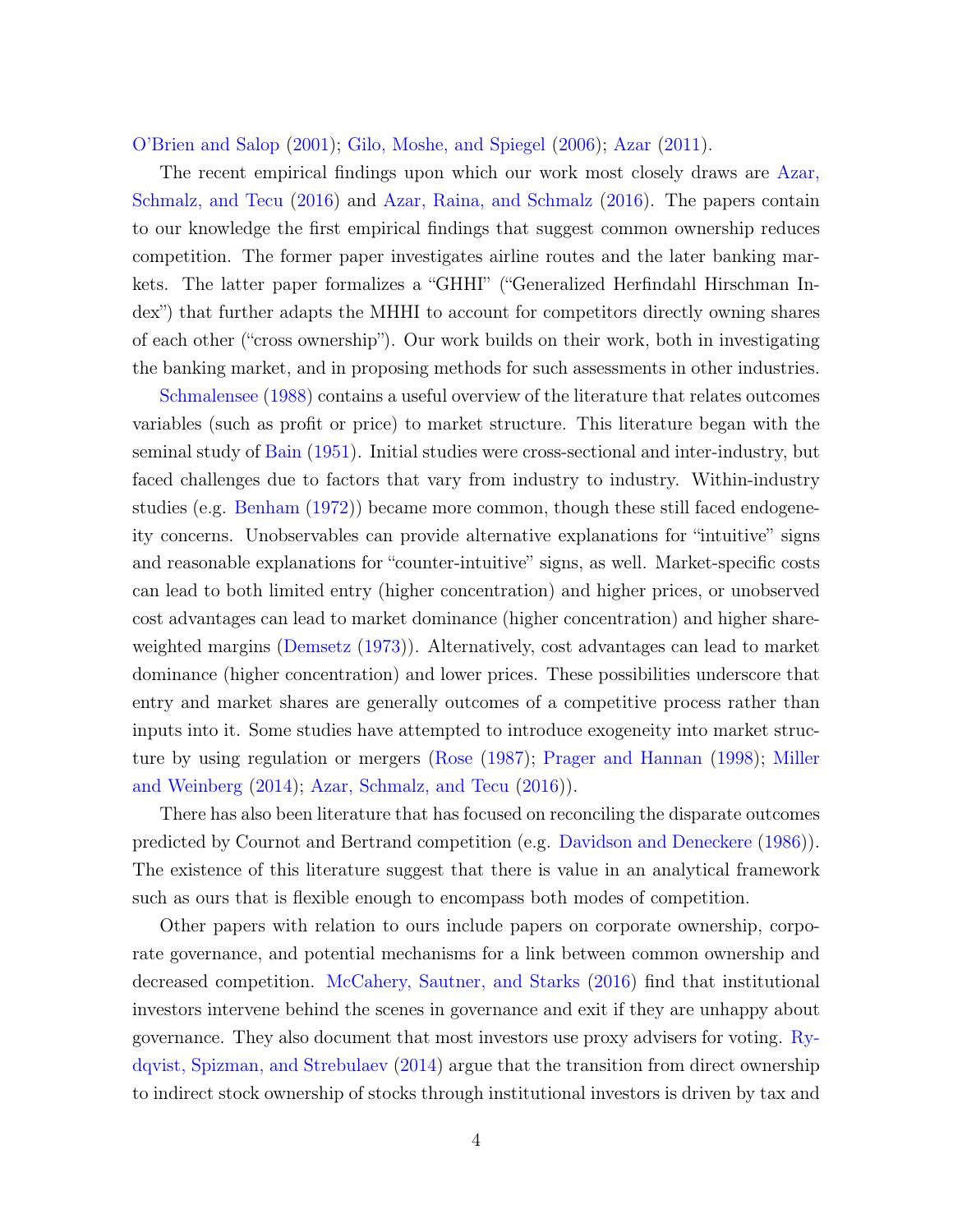retirement policies. [Adams and Ferreira](#page-20-11) [\(2008\)](#page-20-11) survey the empirical literature relating ownership and control. As mentioned above, recent literature on the effect of common ownership on executive compensation has mixed findings. [Antón, Ederer, Giné, and](#page-20-4) [Schmalz](#page-20-4) [\(2016\)](#page-20-4) and [Liang](#page-21-11) [\(2016\)](#page-21-11) find that managers are paid more for rival performance if firms are commonly owned, while [Kong](#page-21-2) [\(2016\)](#page-21-2) finds the opposite. [He and](#page-21-12) [Huang](#page-21-12) [\(2014\)](#page-21-12) find that commonly owned firms experience higher market share growth, which would appear to suggest that common ownership is *pro-competitive* rather than anti-competitive. Such results underscore the need for further empirical work in this area.

#### 3 Model

Here we discuss the theoretical framework used in the recent empirical papers (MHHI and GHHI), the "weight-based" approach we propose, and the relation between the two.

We begin with the homogenous good Cournot model, in which manager  $j$  maximizes firm *j*'s profit by choosing *j*'s quantity  $x_j$ :

<span id="page-5-0"></span>
$$
\max_{x_j} \pi_j \tag{1}
$$

In the equilibrium of this model, the Herfindahl-Hirschman Index (HHI) - the sum of the squared market shares - is the share-weighted sum of firms' markups (Lerner indices) scaled by the elasticity of industry demand:

$$
HHI = \sum_{j} s_j^2 = \eta \sum_{j} s_j L_j = \eta \sum_{j} s_j \frac{p - C'_j(x_j)}{p}
$$

Here  $s_j$  is the market share of firm j,  $\eta$  is the (absolute value) of the elasticity of demand,  $L_j$  is the Lerner index for firm j, p is the price and  $C_j$  is the cost of producing  $x_j$ .

Now consider a more general objective function for a firm:

$$
\max \Pi_j = \sum_i \gamma_{ij} (\beta_{ij}) \sum_k \beta_{ik} \pi_k \tag{2}
$$

<span id="page-5-1"></span>
$$
=\pi_j \sum_i \gamma_{ij} (\beta_{ij}) \beta_{ij} + \sum_i \sum_{k \neq j} \gamma_{ij} (\beta_{ij}) \beta_{ik} \pi_k
$$
\n(3)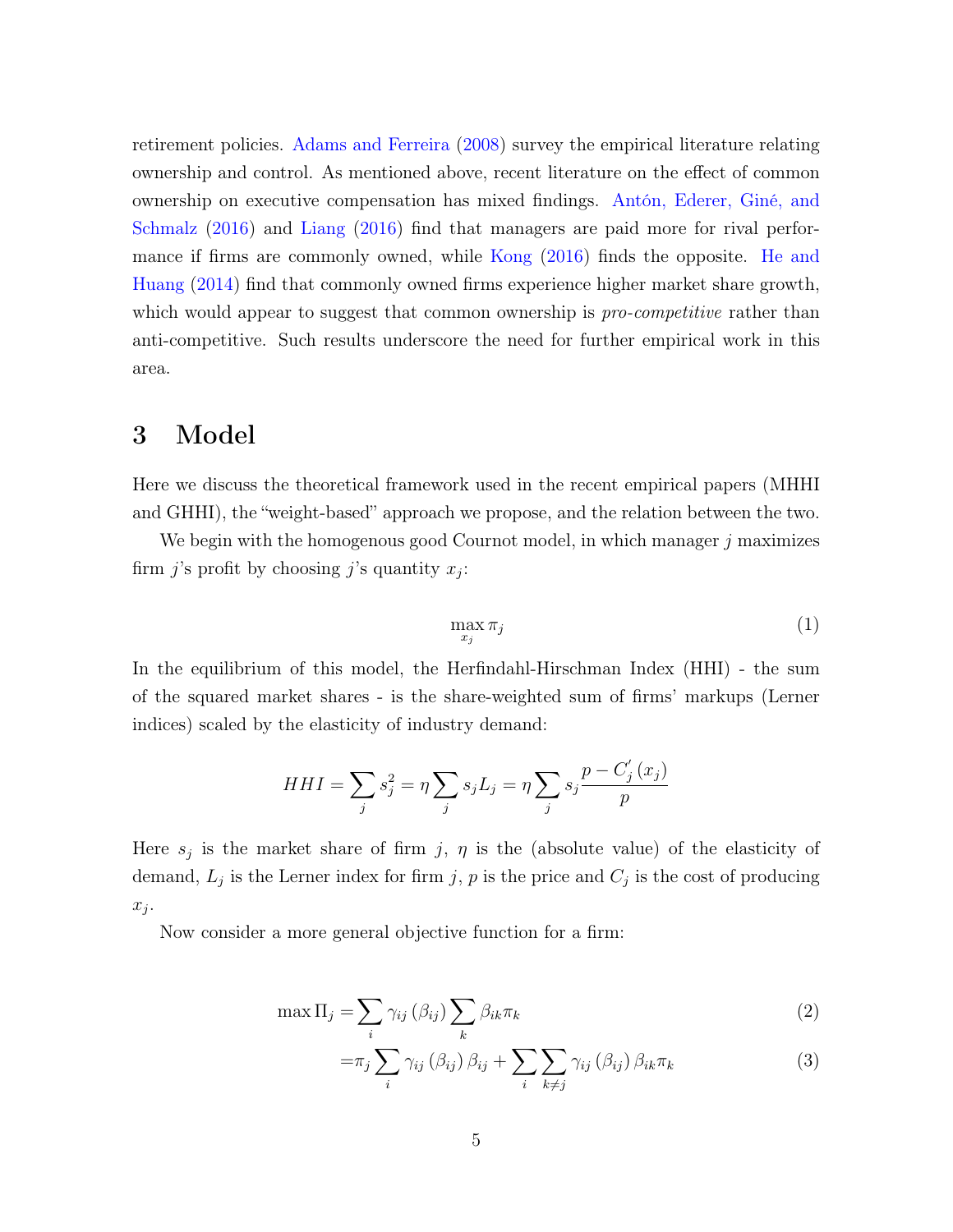This objective function is more general than the objective function in equation [1](#page-5-0) in two ways. First, a choice variable (price or quantity) has not been specified, nor has any functional form for  $\pi_k$ . Second, firm j maximizes its **owners'** payoffs rather than its own profits. This may coincide with own-profit maximization - in the case of a single undiversified owner - but it need not.  $\beta_{ik}$  represents owner *i*'s "ownership share" of firm k, the percentage of firm k's returns to which owner i is entitled.<sup>[2](#page-6-0)</sup>  $\gamma_{ij}(\beta_{ij})$  represents owner i's "control share" of firm  $j$ , the weight that manager  $j$  assigns to owner i in manager j's objective function.<sup>[3](#page-6-1)</sup> $\gamma_{ij}$  is a non-decreasing function of  $\beta_{ij}$ , a special case of which is  $\gamma_{ij} = \beta_{ij}$ , "proportional control". We use proportional control throughout this paper

Note that firm j's objective function may place weight on any firm's profit  $(\pi_k)$ because firm  $j$ 's shareholders may own profit rights that accrue to  $j$ 's competitors,  $k \neq j$ . Equation [3](#page-5-1) emphasizes this by isolating the own-profit term terms with others' profit. Firm  $j$  places weight on firms in whom its own (controlling) shareholders have ownership. The more "control" those shareholders have in  $j$ , the more heavily firm  $j$ will weight those outside interests.

With data on ownership and a competitive outcome (such as price), the foundations for an empirical test are already present. Despite this, past research has proceeded to, at this point, impose Cournot competition. [O'Brien and Salop](#page-21-3) [\(2000\)](#page-21-3) show that doing so leads to a Modified Herfindahl-Hirschman Index (MHHI):

$$
MHHI = \sum_{j} \sum_{k} s_{j} s_{k} \frac{\sum_{i} \gamma_{ij} (\beta_{ik}) \beta_{ik}}{\sum_{i} \gamma_{ij} (\beta_{ik}) \beta_{ij}} \\
= HHI + \sum_{j} \sum_{k \neq j} s_{j} s_{k} \frac{\sum_{i} \gamma_{ij} (\beta_{ik}) \beta_{ik}}{\sum_{i} \gamma_{ij} (\beta_{ik}) \beta_{ij}} \\
= HHI + MHHI\Delta
$$
\n(4)

[Azar, Raina, and Schmalz](#page-20-2) [\(2016\)](#page-20-2) additionally allow for competitors to directly own each other, and yield a variant of this equation they call the GHHI. Both the MHHI and the GHHI have the useful interpretation that the HHI has - as average industry markups. But the cost of imposing Cournot is that the interpretation of this metric is unclear since quantities - endogenously determined variables - end up being included

<span id="page-6-0"></span><sup>&</sup>lt;sup>2</sup>This is a share of i in k, so holding k constant and summing over i yields 1.

<span id="page-6-1"></span><sup>&</sup>lt;sup>3</sup>This is also a share of i in j, so holding j constant and summing over i yields 1.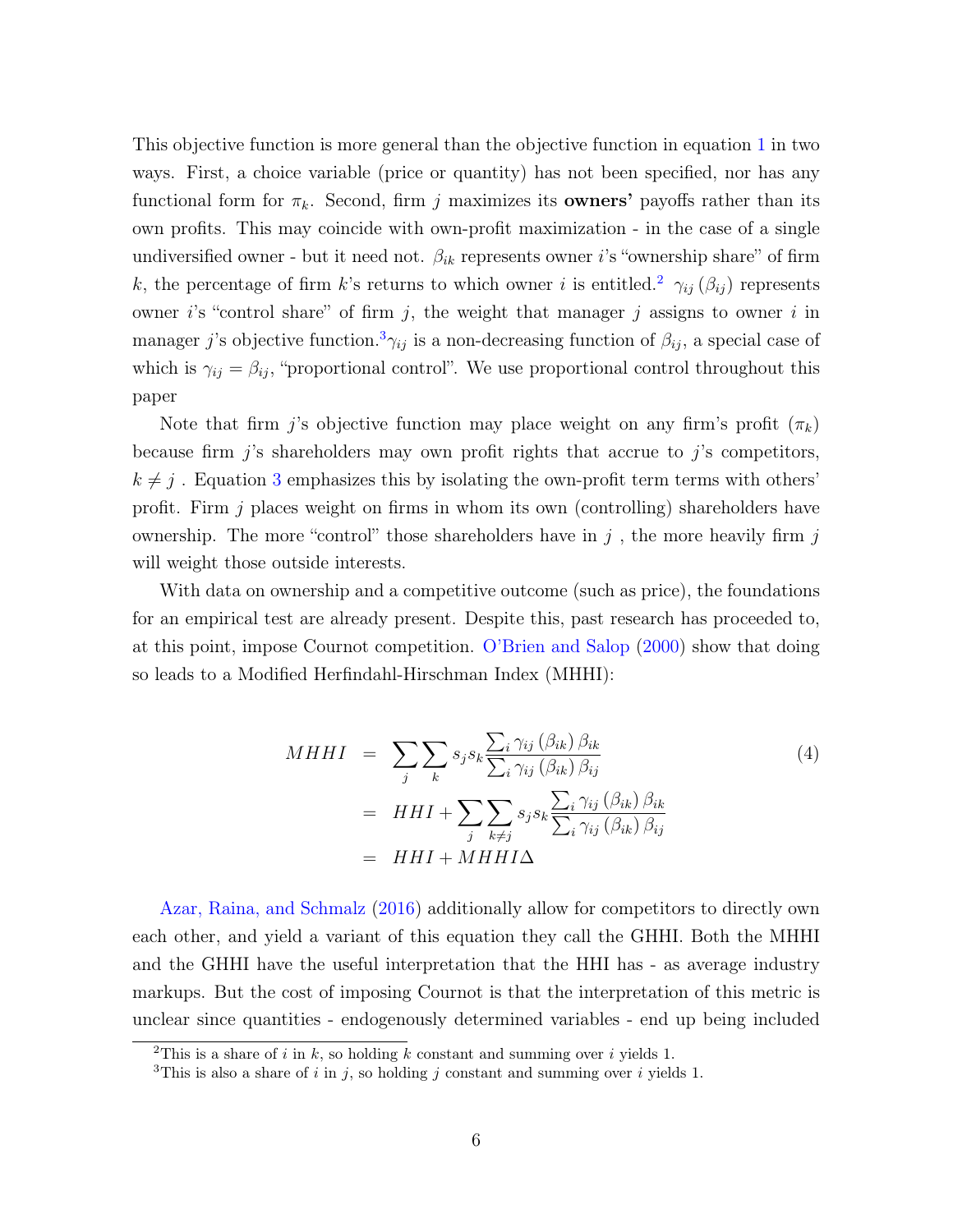as independent variables in estimation equations. Furthermore, the interpretation of HHI-based metrics is not clear if firms compete in prices.

The main insight of our paper is that equation [1](#page-5-0) already forms the basis for analysis of effects of ownership on outcome variables. Whether competition is Bertrand or Cournot (assuming at least some differentiation), firms whose profits receive more weight (either from themselves, meaning they compete, or from others who acquiesce) should have *relatively* more attractive prices and *relatively* higher quantities as compared to when less weight is placed on their profits (either by themselves or by others).[4](#page-7-0) This result does not depend on the functional form of profits or even the specification of a choice variable.

The above relationship may be expressed in matrix form.  $HHI = s's$ ,  $MHHI =$  $s'Ws$  and  $GHHI = s'Ws$ , where s is a vector of market shares and W is a matrix with weights  $w_{jk}$  that the manager of firm j places on the profits of firm  $k$ <sup>[5](#page-7-1)</sup>. If there is no common ownership or cross-ownership, then managers place no weight on the profits of their rivals and  $HHI=HHHI=GHHI$ . To the extent that firm j's shareholders (with non-zero control) hold shares  $(\beta_{ik})$  of other firms, k, in the market, then the matrix will have non-zero off-diagonal elements. Previous papers developed the very object we propose to use in analysis - the W matrix. But they combined it with share vectors in a way that can confuse the interpretation of results.

The estimation equations we use are:

<span id="page-7-3"></span>
$$
p_j = \theta_1 w_{jj} + \theta_2 \bar{w}_{kj} + \Theta_p X_j + \varepsilon_j \tag{5}
$$

$$
q_j = \theta_3 w_{jj} + \theta_4 \bar{w}_{kj} + \Theta_q X_j + \varepsilon_j \tag{6}
$$

 $w_{jj}$  is the weight that firm j places on itself.  $\bar{w}_{kj}$  represents the average weight that one's market competitors place on firm  $j$ . One could include other functions of weight that competitors place on firm  $j$ , though we only use the average in our current specifications. The weight matrix is row normalized, so that each firm places a total weight of 1 distributed over themselves and their competitors.<sup>[6](#page-7-2)</sup>  $X_j$  includes fixed effects, including

<span id="page-7-0"></span><sup>4</sup>With no differentiation, both Bertrand and Cournot yield somewhat degenerate results regarding prices and quantities.

<span id="page-7-1"></span><sup>&</sup>lt;sup>5</sup>For *GHHI*, calculation of W involves an additional step to take into account cross-ownership between firms.

<span id="page-7-2"></span><sup>&</sup>lt;sup>6</sup>The elements of the weight matrix as calculated in the MHHI and GHHI papers can sum to more than one. We simply row-normalize the resulting matrix.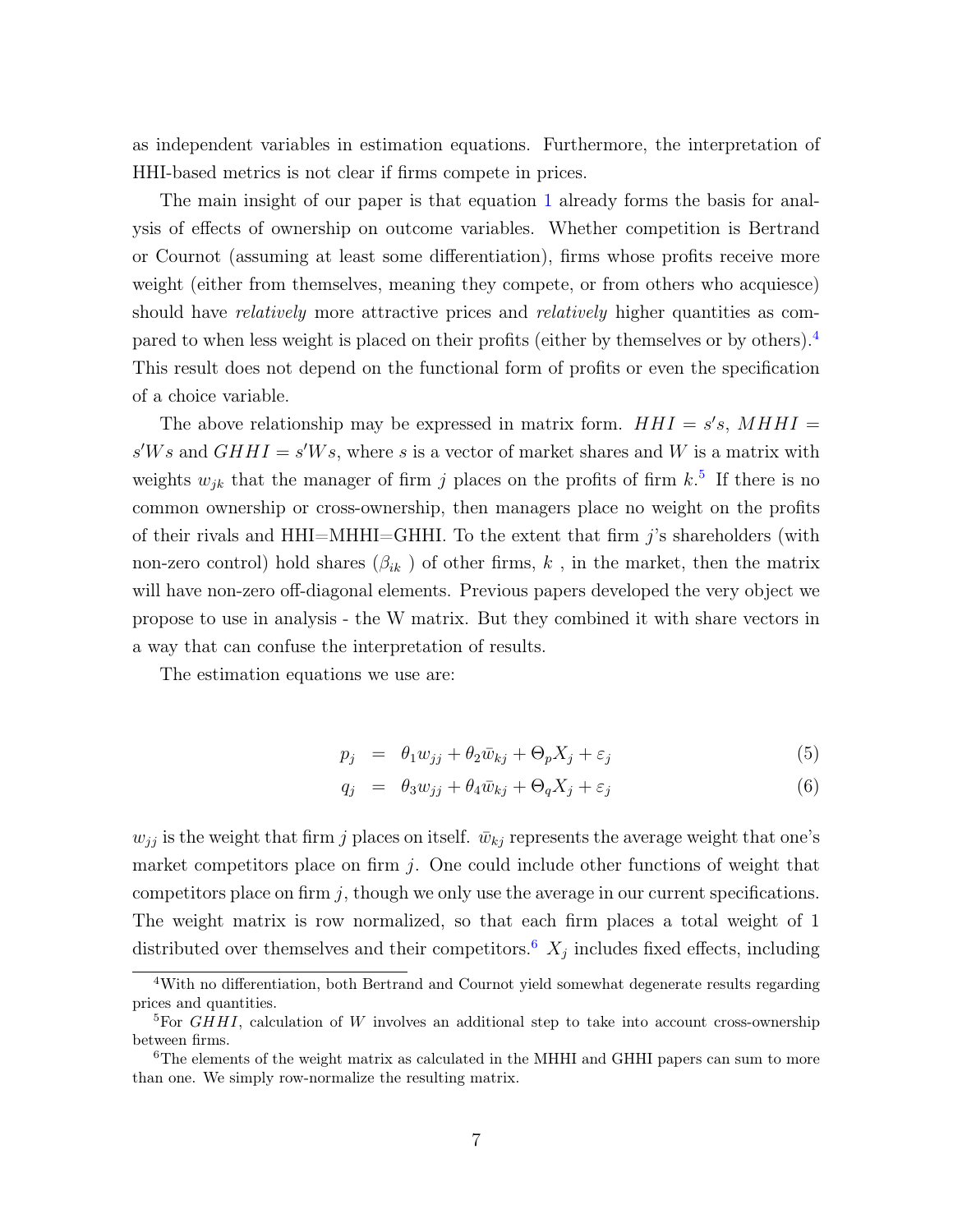bank-time and and market-time. All subscripts  $j$  and  $k$  are implicitly sub-scripted with  $mt$  (market and time), but this notation is suppressed. The null hypothesis, that common ownership does not affect competition, is that  $\theta_1, \theta_2, \theta_3, \theta_4 = 0$ . If common ownership does affect competition, we should expect that  $\theta_1, \theta_2 > 0$ , and  $\theta_3, \theta_4 > 0$ . Prices are actually "reverse prices" because firms pay consumers, so higher prices are more attractive to consumers.

Note that HHI, MHHI and GHHI vary only at the market-time level, but W varies at the market-time-firm level, allowing us to test firm-level predictions. For example, suppose there is a market with three firms. In the first year, firms A and B have common shareholders but none in common with C. In the second year the ownership structure changes such that B and C have common owners but none in common with A. This scenario could leave the  $MHHI$  unchanged in the two markettime periods, but our formulation allows us to test whether this change affects market outcomes at the firm-time level. In other words, we remove some concerns about the endogeneity of common ownership. Common ownership has increased most over time in urban banking markets (because these contain more publicly-traded competitors), so if urban markets have experienced greater cost increases over time, leading to less attractive prices to consumers, then regressions based on  $MHHI$  and  $GHHI$  may incorrectly attribute the less attractive prices to common ownership. Our tests can avoid this concern.

Of course, there can still be endogeneity concerns with our measure, as well. If publicly-traded banks (the only banks at which common ownership can meaningfully grown, given available data) have adopted different business models over time - such as monetizing their larger footprint by offering less competitive prices to consumers then we could also incorrectly attribute an apparent decrease in competition to common ownership. Of course we do not eliminate all endogeneity concerns, but we do eliminate some. To eliminate others we have begun an analysis of mergers which affect common ownership.

#### 4 Data

Data we use to estimate our empirical specification come from a number of sources. Ownership data comes from SEC 13f filings, pricing data come from RateWatch, and quantity data come from the Summary of Deposits (SOD). We briefly describe these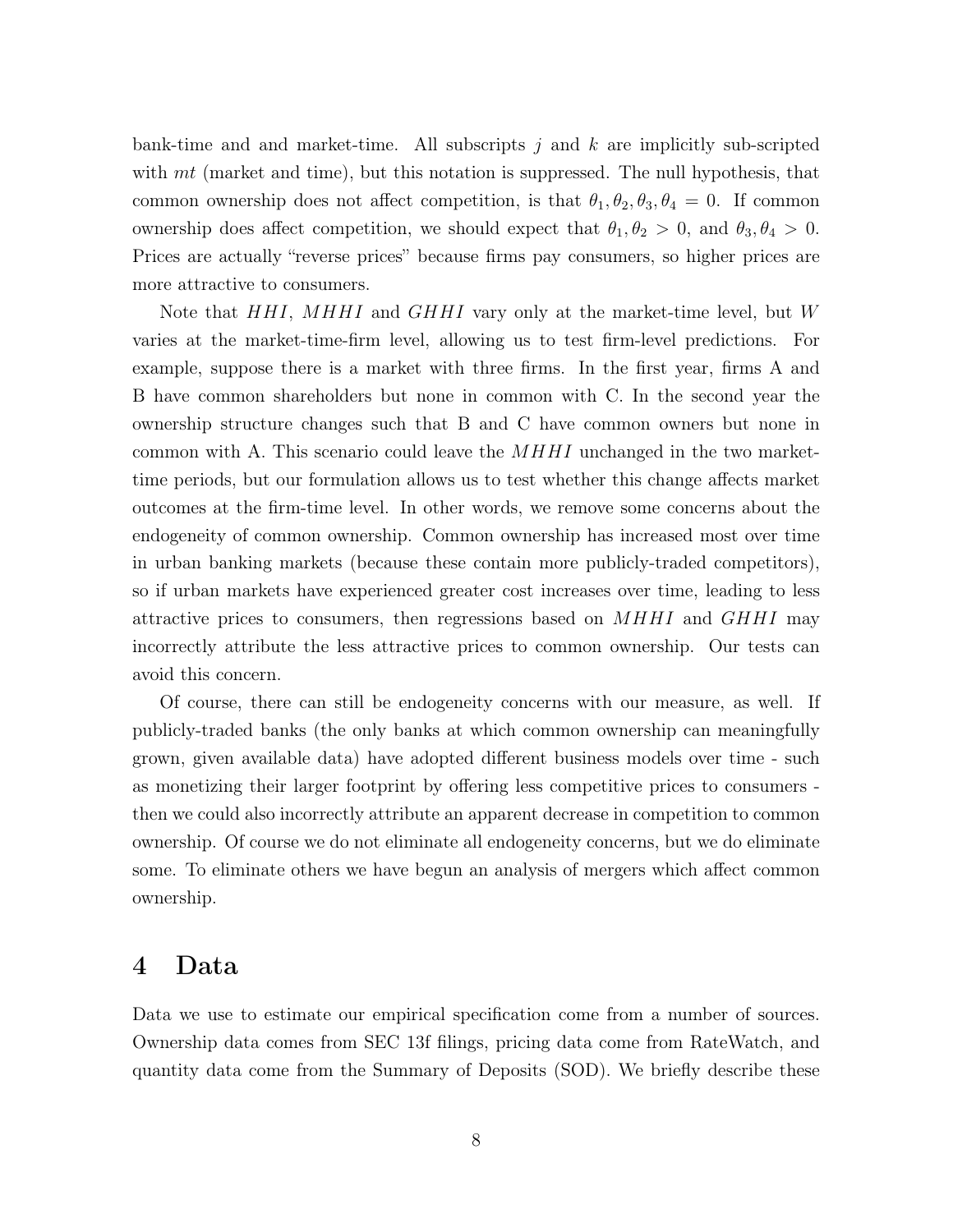data sets here, and include an appendix for more discussion of construction of the ownership data.

Ownership data come from SEC 13f investment filings. The SEC requires any institutional investor with over \$100 million in assets under management to file a schedule 13f form every quarter. Filers include banks, insurance companies, parents of mutual funds, pension funds, and university endowments. Filers report the dollar value of holdings in all publicly traded companies. Shares outstanding and market cap data are available from the 13f filings and from  $CRSP<sub>i</sub><sup>7</sup>$  $CRSP<sub>i</sub><sup>7</sup>$  $CRSP<sub>i</sub><sup>7</sup>$  allowing us to calculate percentage ownership. Because 13f filers submit holdings of all publicly traded companies, these data exist for many industries researchers may want to investigate. We focus on holdings of banks.

As seen in Table [1,](#page-9-1) The number of publicly traded banks has decreased somewhat following consolidations in the wake of the financial crisis. The market capitalization of publicly traded banks grew steadily until the crisis, fell in the wake of the crisis, and then rebounded. The percentage of market cap of publicly traded banks that is held by large, institutional investors (meaning any 13f filer) peaked in the crisis and has dropped somewhat since. The percentage of market cap help by a number of large, individual investors such as Vanguard, State Street, BlackRock (which purchased Barclays' Asset Manager in 2009) has increased, though the percentage of market cap held by other banks has fallen over time, and that held by Fidelity has fallen since the crisis.

|      | Banks | Market<br>$Cap($ $T)$ | Filers | By <sub>13f</sub><br>Filer | By Banks | By<br>Vanguard | By State<br>Street | $\mathbf{B}\mathbf{y}$<br>BlackRock | $\rm\,By$<br><b>Barclays</b> | $\rm\,By$<br>Fidelity |
|------|-------|-----------------------|--------|----------------------------|----------|----------------|--------------------|-------------------------------------|------------------------------|-----------------------|
| 2000 | 525   | 1.4                   | 1423   | $49.5\%$                   | $7.6\%$  | $1.2\%$        | $1.9\%$            | $0.1\%$                             | $2.8\%$                      | $2.8\%$               |
| 2001 | 514   | $1.6\,$               | 1520   | 52.6 %                     | 8.5 %    | $1.4\%$        | $2.8\%$            | $0.0\%$                             | $3.1\%$                      | $3.2\%$               |
| 2002 | 527   | $1.5\,$               | 1523   | 55.1 %                     | 8.5 %    | $1.6\%$        | $2.9\%$            | $0.0\%$                             | $3.4\%$                      | $3.3\%$               |
| 2003 | 530   | $1.5\,$               | 1612   | 57.5 %                     | 8.4 %    | $1.7\%$        | $3.2\%$            | $0.0 \%$                            | 3.8 %                        | $3.5\%$               |
| 2004 | 541   | 1.8                   | 1721   | 58.1 %                     | 8.1 %    | 1.9 %          | $3.3\%$            | $0.0\%$                             | $3.9\%$                      | $3.1\%$               |
| 2005 | 543   | 1.8                   | 1844   | 57.4 %                     | 7.4 %    | $2.1\%$        | 3.1 %              | $0.1 \%$                            | 4.3 %                        | 2.6 %                 |
| 2006 | 532   | 1.9                   | 1909   | 58.9 %                     | 7.0%     | 2.4 %          | $3.0\%$            | $0.1\%$                             | 4.1 %                        | $2.5\%$               |
| 2007 | 538   | 2.1                   | 2062   | 61.2 %                     | $6.6\%$  | $2.7\%$        | $3.1\%$            | $0.9\%$                             | $4.3\%$                      | $2.4\%$               |
| 2008 | 530   | $1.2\,$               | 2161   | 65.8 %                     | 6.9%     | 3.0 %          | 3.8 %              | $0.8\%$                             | 4.2 %                        | $2.7\%$               |
| 2009 | 514   | 0.9                   | 2078   | 67.3 %                     | 6.0 $%$  | $3.3\%$        | 3.9 %              | $0.9\%$                             | $4.3\%$                      | $3.6\%$               |
| 2010 | 508   | $1.2\,$               | 2131   | $60.5\%$                   | 5.1 %    | 3.4 %          | 3.6 %              | $1.1\%$                             | $0.0 \%$                     | 2.9 %                 |
| 2011 | 485   | 1.4                   | 2227   | 65.3 %                     | $5.2\%$  | $3.5\%$        | 3.8 %              | 4.9 %                               | $0.0 \%$                     | 2.3 %                 |
| 2012 | 470   | $1.3\,$               | 2245   | 63.9 %                     | 5.7 %    | $3.9\%$        | $3.7\%$            | 4.9 %                               | $0.1 \%$                     | $2.2~\%$              |
| 2013 | 464   | 1.8                   | 2422   | 66.7 %                     | 5.8 %    | 4.3 %          | 4.0 %              | $5.5\%$                             | $0.1\%$                      | $2.5\%$               |
| 2014 | 470   | 2.2                   | 2588   | $56.5\%$                   | $2.2\%$  | 4.5 %          | 3.9 %              | 1.4 %                               | $0.1\%$                      | $2.4\%$               |
| 2015 | 444   | 2.3                   | 2543   | 58.0 %                     | 4.7 %    | 5.0 %          | 3.9 %              | 1.7 %                               | $0.1\%$                      | $2.5\%$               |

<span id="page-9-1"></span>Table 1: Investment Data

<span id="page-9-0"></span><sup>7</sup>Center for Research in Security Prices (CRSP), CRSP1925 US Stock Database.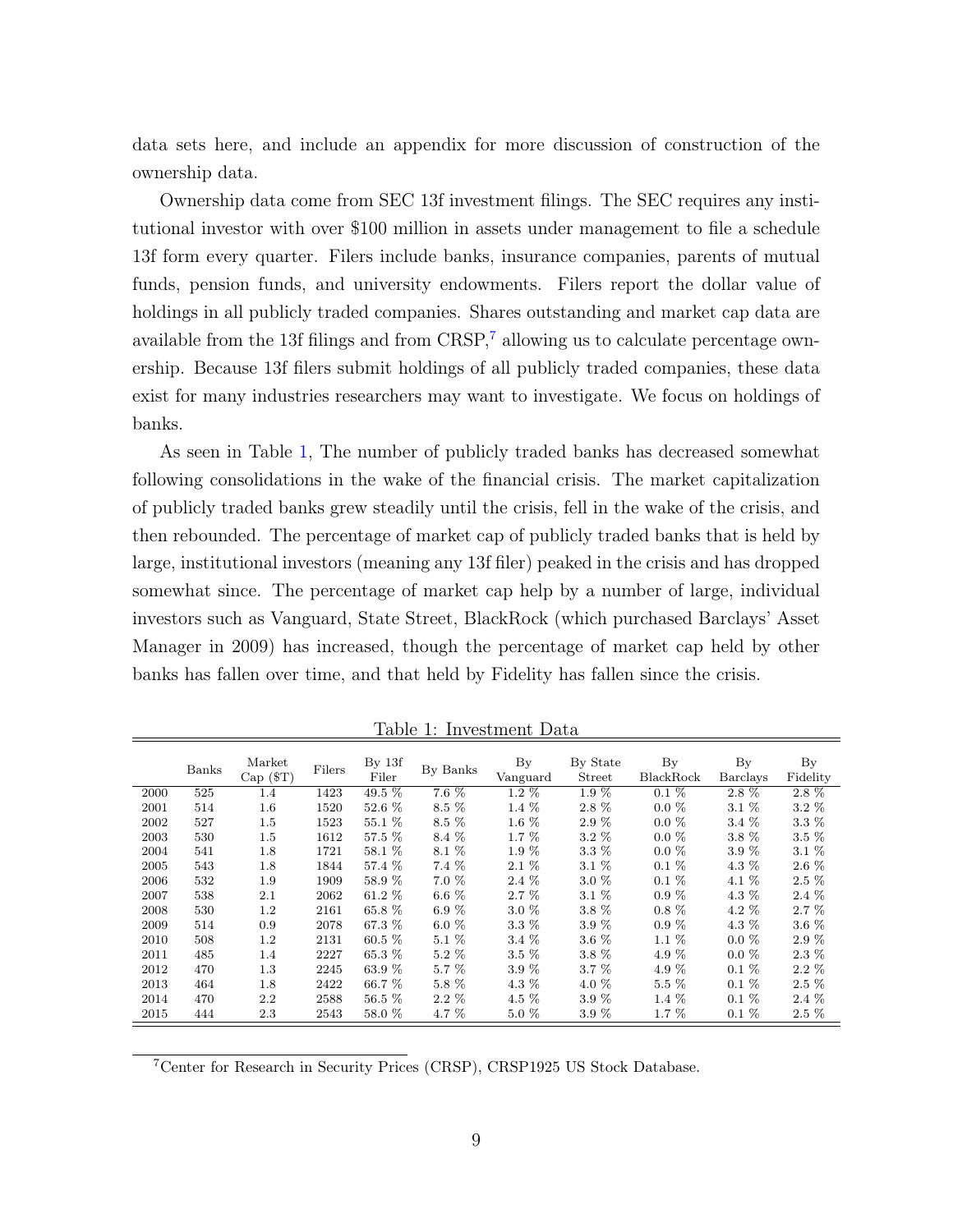The pricing data come from RateWatch.<sup>[8](#page-10-0)</sup> RateWatch has done weekly surveys of branches for rates and fees for various financial products since 2003. We use certificates of deposit (CD) rates because they are the most homogenous and comparable products from bank to bank. We have rates on CDs with maturities of 3, 6, 12, and 24 months.

RateWatch does not survey every branch in the country; they have identified what we call rate-setter and rate-taker branches. Rate-setters are branches which set the rates for all branches in some region (which in some instances can be as large as countrywide). RateWatch also provides a mapping of rate-takers to rate-setters, so one can impute rates for takers. In our main specifications we only use rate-setters, but we also run specifications including rate-takers - clustering standard errors at the rate-setter level - with little difference to the results.

RateWatch surveys branches weekly. Within a quarter, the level at which the ownership data vary, we choose the median price from each branch.

Quantity data come from the SOD. The SOD is an annual census of insured banking institutions that is taken as of June 30 of each year, and tracks deposit information (among other information) at the branch level. There are currently just under 100,000 branches in the country, divided into roughly 2,000 banking markets (usually approxi-mately the size of counties).<sup>[9](#page-10-1)</sup>

In the pricing regressions, the unit of observation is the bank-county-quarter. Quarters are the frequency at which the 13f ownership data varies. Within a quarter, banks may have multiple branches with multiple weeks of reported prices: we use the first reported week for each branch, and take the median branch price. Summary statistics of our regression data set are in Table [2.](#page-10-2)

|                                                                                                                                      | Mean                                         | Std                                          | Min                                          | Max                                          | Obs.                                                       |
|--------------------------------------------------------------------------------------------------------------------------------------|----------------------------------------------|----------------------------------------------|----------------------------------------------|----------------------------------------------|------------------------------------------------------------|
| CD Rate Paid - 3 mo<br>CD Rate Paid - 6 mo<br>CD Rate Paid - 12 mo<br>CD Rate Paid - 24 mo<br>Deposit Share<br>Weight on Own Profits | 1.10<br>1.37<br>1.61<br>2.51<br>0.11<br>0.80 | 1.17<br>1.35<br>1.43<br>1.39<br>0.15<br>0.32 | 0.00<br>0.00<br>0.00<br>0.00<br>0.00<br>0.00 | 6.78<br>7.29<br>7.52<br>7.51<br>1.00<br>1.00 | 911217<br>982646<br>977128<br>850673<br>1656807<br>1658615 |
| Average Weight Received From Rivals                                                                                                  | 0.20                                         | 0.35                                         | 0.00                                         | 2.69                                         | 1658615                                                    |

<span id="page-10-2"></span>Table 2: Summary Statistics of Regression Data set

<span id="page-10-1"></span><span id="page-10-0"></span><sup>8</sup>RateWatch Deposit, Loan, and Fee Data. https://www.rate-watch.com .

<sup>9</sup>We cap the deposits of urban branches at \$1 billion and rural branches at \$500 million to avoid attributing centrally-booked, geographically-disperse deposits to local competition.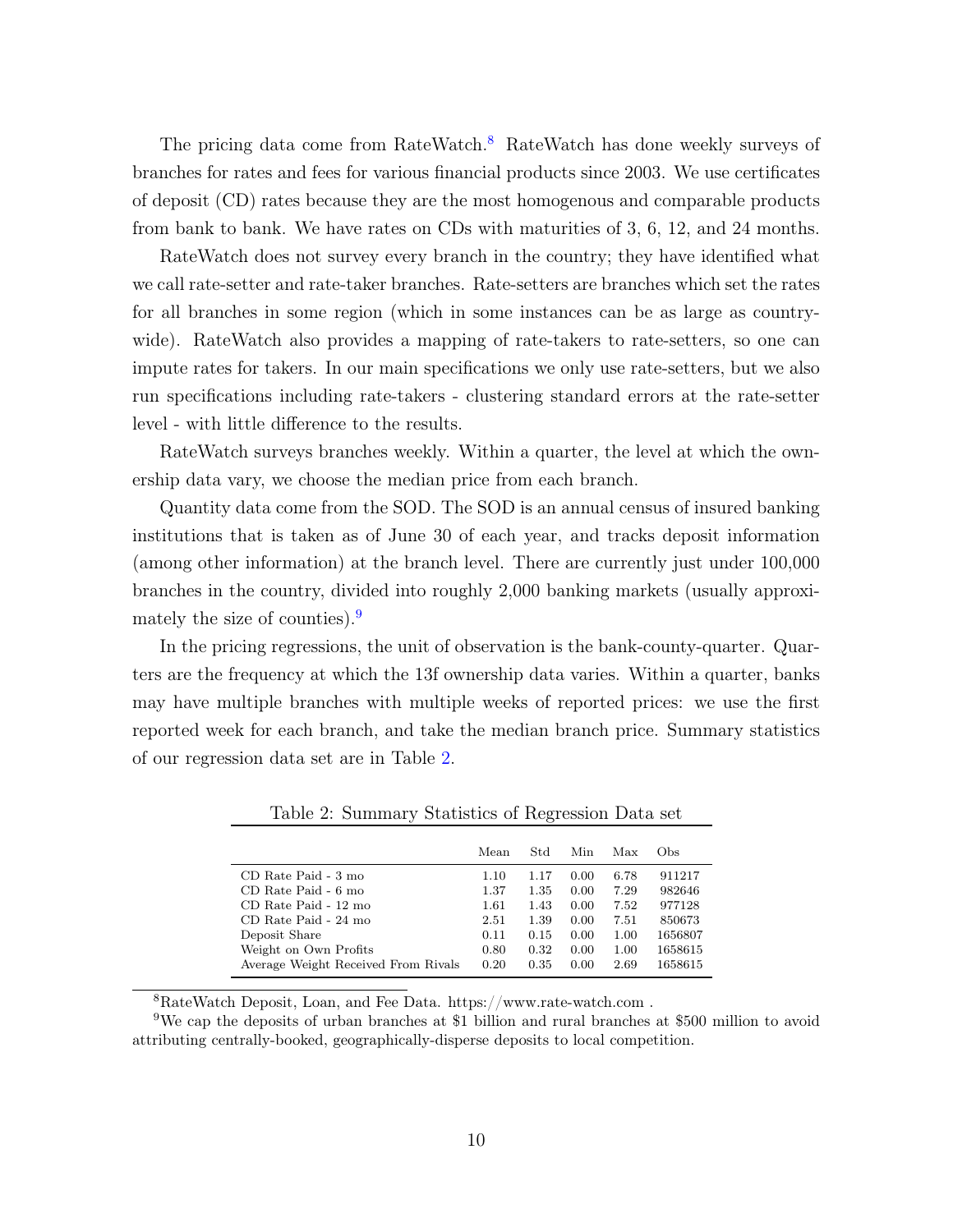#### 5 Results

We include 3 tables with price regressions (of Equation [5\)](#page-7-3) and 3 tables with deposit regressions (of Equation [6\)](#page-7-3). All specifications include county-quarter and bank-quarter fixed effects. Recall that if common ownership reduces competition, we should expect that  $\theta_1, \theta_2 > 0$ , and  $\theta_3, \theta_4 > 0$ . Prices are actually "reverse prices" (firms pay consumers), so higher prices are more attractive to consumers.

The overarching conclusions are that signs and significance levels are mixed, and magnitudes are small. We will make specific comments on each table one by one.

In Table [3](#page-14-0) , we see that various CD maturities suggest mixed conclusions regarding effects of common ownership on competition. The dependent variable is price percentile within the nation for a particular quarter. For three month CDs,  $\theta_1, \theta_2 > 0$ , suggesting that common ownership may be reducing competition. But for the other maturity CDs at least one of  $\theta_1, \theta_2$  is less than 0. The magnitude of the coefficients is small: they suggests that if firm  $j$  goes from placing no weight on itself to full weight on itself, it will only move 2 percentage points in the national price distribution for the quarter.

In Table [4](#page-15-0) , we see that alternative ways of calculating the weight matrix provide even more muted conclusions. Again, the dependent variable in all specifications is price percentile. We focus on the 3-month CD since that is the maturity in Table [3](#page-14-0) that is most consistent with the anti-competitive hypothesis. Here we calculate weight matrices as they enter GHHI  $((1), (2), (5), (6)$ , following [Azar, Schmalz, and Tecu](#page-20-1)  $(2016)$  ) and as they enter MHHI  $((3), (4), (7), (8),$  following [O'Brien and Salop](#page-21-3)  $(2000)$ ).<sup>[10](#page-11-0)</sup> We also include no self-ownership  $((1)-(4))$  and  $1\%$  self-ownership  $((5)-(8))$  to buffer some extreme weights that can drive MHHI and GHHI over  $10,000$ .<sup>[11](#page-11-1)</sup> Specifications (1) and (2) were carried over from the previous Table, and we see that the new specifications, (3)-(8), have even less statistical significance and smaller coefficients.

In Table [5](#page-16-0), we see that *alternative transformations of the rate variable also provide* mixed inference on whether or not common ownership affects competition. Specifications (5) and (6) are carried over from specifications (1) and (2) in the previous tables. Specifications (3) and (4) - with a logged price as the dependent variable - suggest larger anti-competitive effects. Going from no weight to full weight on one's self could move a firm by 23 percentage points in the price distribution. However, in specifications (1)

<span id="page-11-1"></span><span id="page-11-0"></span> $10$ In Table [3,](#page-14-0) we have calculation all specifications consistent with GHHI.

 $11$ In Table [3,](#page-14-0) we had not included a self-ownership share. In a companion paper we are investigating these properties of the control function,  $\gamma_{ij}$  ( $\beta_{ij}$ ).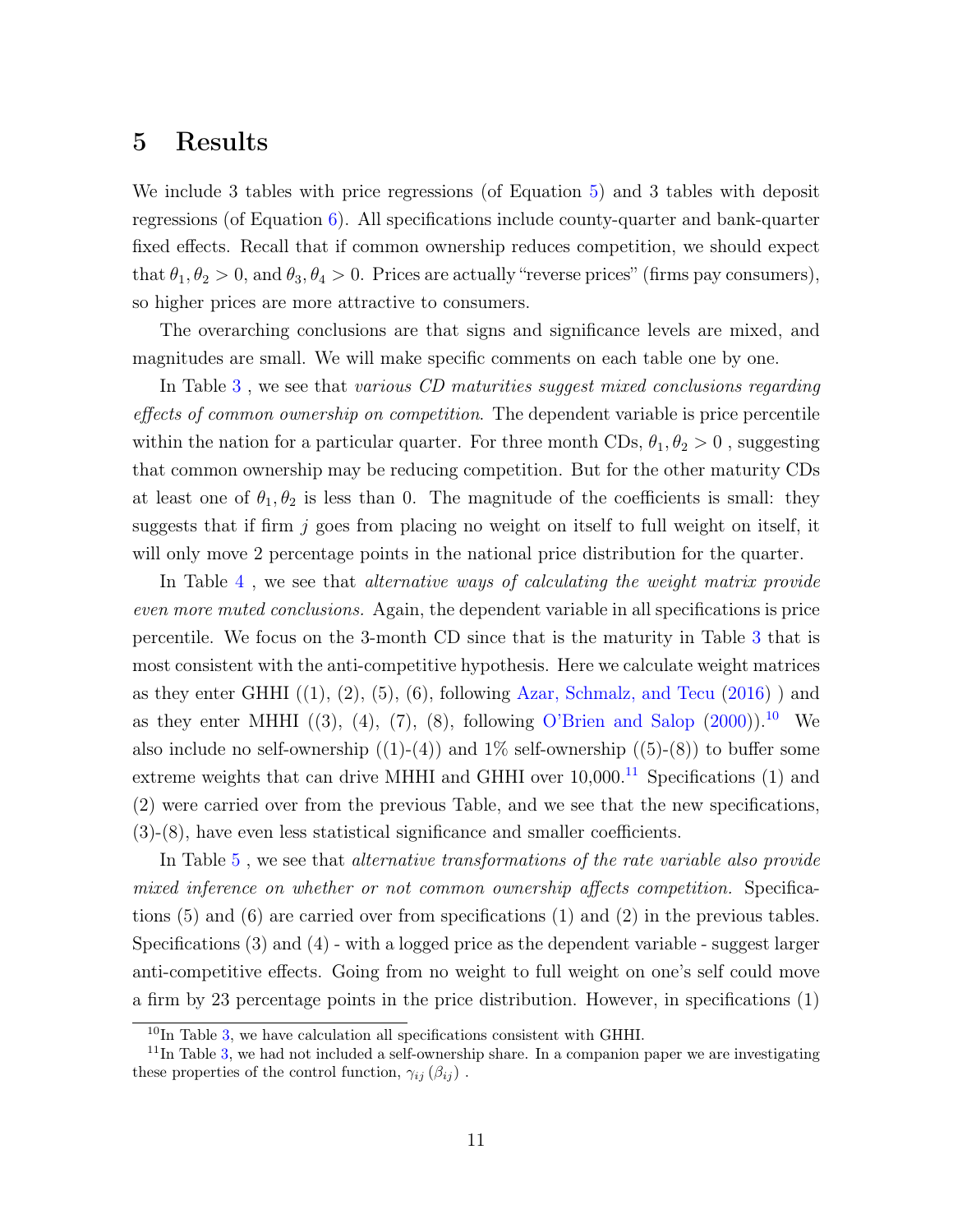and (2) - with a linear price as the dependent variable - the opposite is true; large and statistically significant pro-competitive effects of common ownership appear.

In Tables [6](#page-17-0) - [8,](#page-19-0) the dependent variables are functions of deposits (quantities). Re-sults here are also mixed. Table [8,](#page-19-0) using *shares* of market deposits, shows a more consistently anti-competitive effect than with linear (Table [6\)](#page-17-0) or logged (Table [7\)](#page-18-0) deposit variables. But even focusing on Table [8,](#page-19-0) we again see that the economic magnitudes of the coefficients are small. Going from placing no weight to full weight on yourself increases your deposit market share by less than 1%, and having all competitors similarly shift their entire weight toward you increases your market share by only 4-6%.

#### 6 Conclusion and Extensions

We propose an alternative method for analyzing the effects of common ownership on competition. Relative to previous approaches, this approach requires less data, encompasses a broader range of competitive models, and avoids endogeneity concerns with HHI regressions and new data on common ownership that only vary at the market-time level.

We apply our method to an industry that has previously been analyzed - the banking industry - and find more muted effects that the previous study did. We see some results that are consistent with the anti-competitive effect that [Azar, Schmalz, and Tecu](#page-20-1) [\(2016\)](#page-20-1) find, but the sign of the effect is not robust, and implied magnitudes of the effects that are found are small.

We are pursuing a number of extensions. First, we intend to explore functional forms for  $\gamma_{ij}$  ( $\beta_{ij}$ ) inspired by the corporate control literature. We have followed the recent empirical literature in assuming "proportional control,"  $\gamma_{ij} (\beta_{ij}) = \beta_{ij}$ , but the weight matrix (and thus the MHHI and GHHI) is sensitive to the specification of this function. We are investigating whether and by how this may be influencing either set of results. We believe this needs more attention before conclusions about the effect of common ownership on competition in any industry may be drawn.

Second, we intend to experiment with mergers to address potential endogeneity of W. Mergers are likely to introduce variation in common ownership that avoid some of the potential endogeneity in the growth of W elements over time.

Third, we believe investigations of other industries would be a valuable exercise for researchers and policy makers. The ownership data are readily available from the SEC's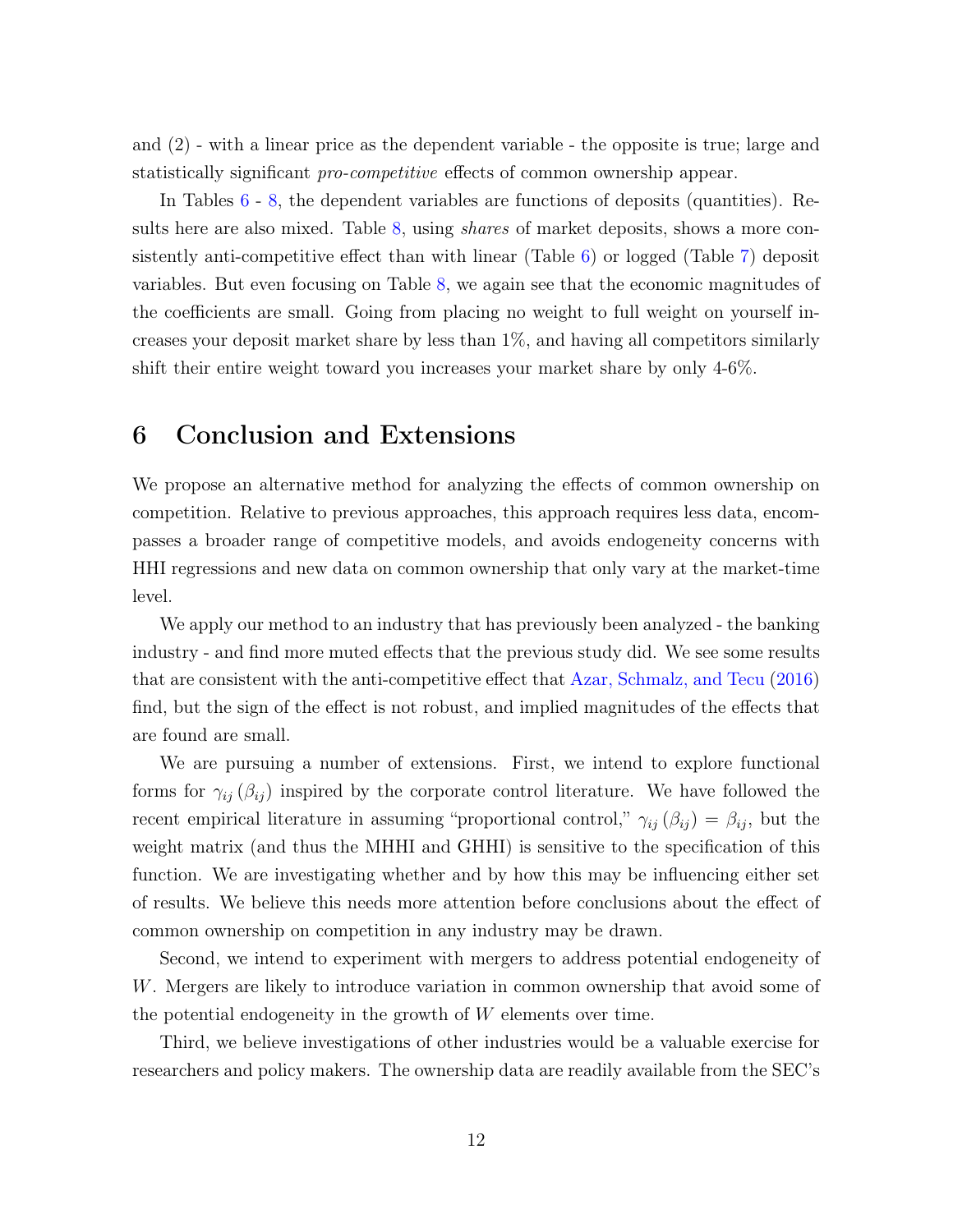13f filings, and our proposed method demonstrates that either price or quantity data are sufficient to test hypotheses - one need not obtain both.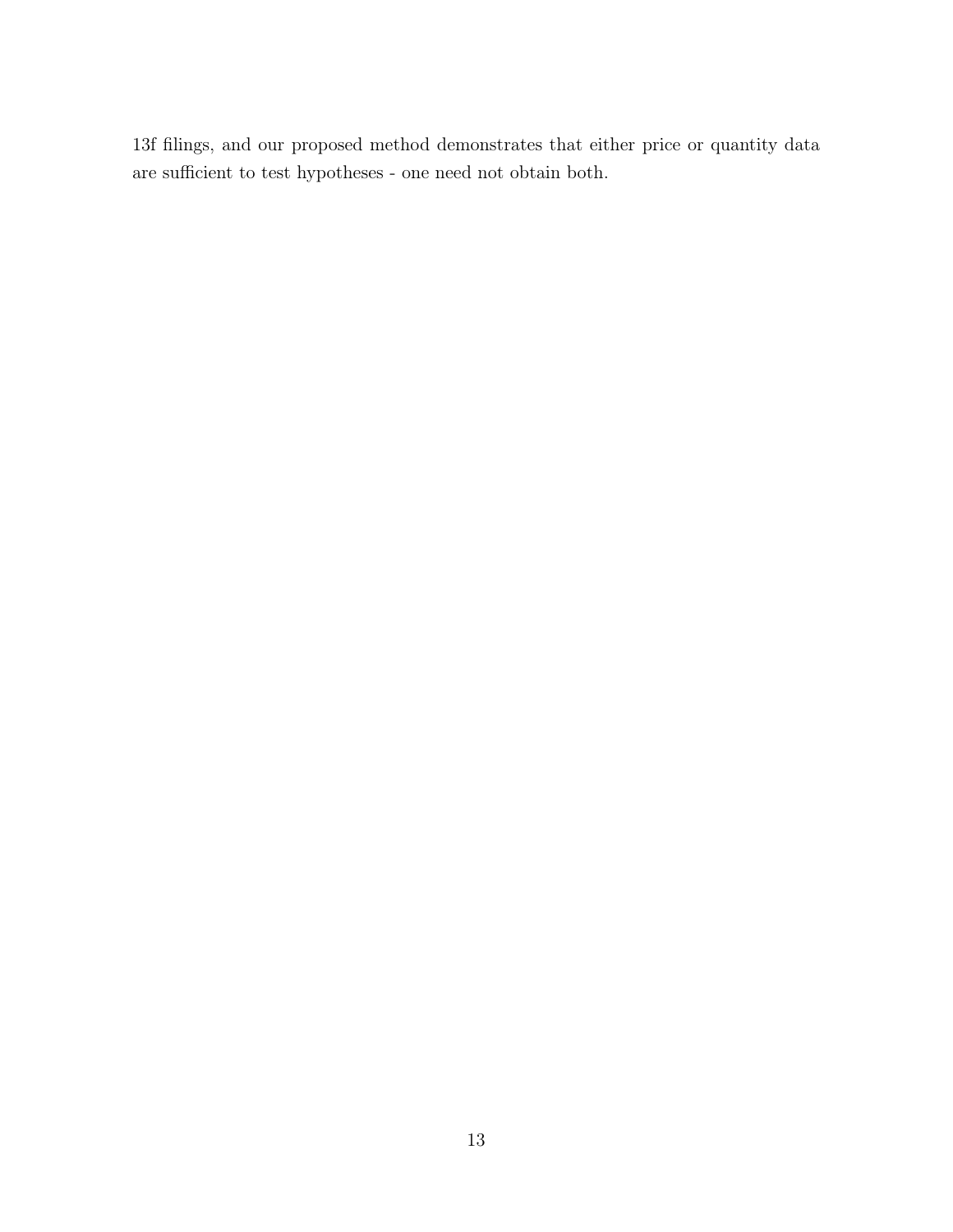<span id="page-14-0"></span>

|                                       | Table 3: Different CDs, Rate Percentile, W1                    |                           |                         |                                |                           |                                                     |                     |                         |
|---------------------------------------|----------------------------------------------------------------|---------------------------|-------------------------|--------------------------------|---------------------------|-----------------------------------------------------|---------------------|-------------------------|
|                                       | 3 Months                                                       |                           | 6 Months                |                                | 12 Months                 |                                                     | 24 Months           |                         |
|                                       | $\begin{array}{c}\n\begin{array}{c}\n\end{array}\n\end{array}$ | $\bigodot$                | $\odot$                 | $\left( \frac{1}{T} \right)$   | $\widehat{\mathfrak{S}}$  |                                                     |                     | $\left(8\right)$        |
| Neight on Own Profits (1)             | $0.00737*$<br>0.00304)                                         | $0.00837***$<br>(0.00304) | $-0.00646*$<br>0.00275) | $-0.00569*$<br>(0.00275)       | $-0.0160***$<br>(0.00271) | $\frac{(6)}{-0.0148***}$<br>(0.00271)               | 0.00320)<br>0.00588 | 0.00508<br>(0.00320)    |
| is<br>Average Weight Received From Ri |                                                                | $0.215***$<br>(0.0201)    |                         | $0.156***$<br>(0.0182)         |                           | $0.234***$<br>(0.0181)                              |                     | $-0.178***$<br>(0.0213) |
| Quarter Fixed Effects                 |                                                                |                           |                         | $\frac{\text{No}}{\text{Yes}}$ |                           |                                                     |                     |                         |
| Bank-County Fixed Effects             |                                                                | $\frac{1}{2}$ es<br>Yes   | $X_{HS}$<br>Yes         |                                | $X_{28}$<br>$Y_{28}$      | $X \overset{6}{\cancel{5}} \overset{8}{\cancel{5}}$ | $X_{28}$            | e<br>Ses<br>Yes         |
| County-Quarter Fixed Effects          | $X \times$                                                     |                           |                         |                                |                           |                                                     |                     |                         |
|                                       | 819543                                                         | \$19543                   | 376543                  | 376543                         | 871658                    | 871658                                              | 750660              | 750660                  |
| Standard errors in parentheses        |                                                                |                           |                         |                                |                           |                                                     |                     |                         |

|                               | r<br>C<br>C   |
|-------------------------------|---------------|
| tandard errors in parentheses | $***$<br>0.01 |
|                               |               |
|                               | $0.05.***$    |
|                               |               |

\*  $p < 0.05$ , \*\*  $p < 0.01$ , \*\*\*  $p < 0.001$ 

14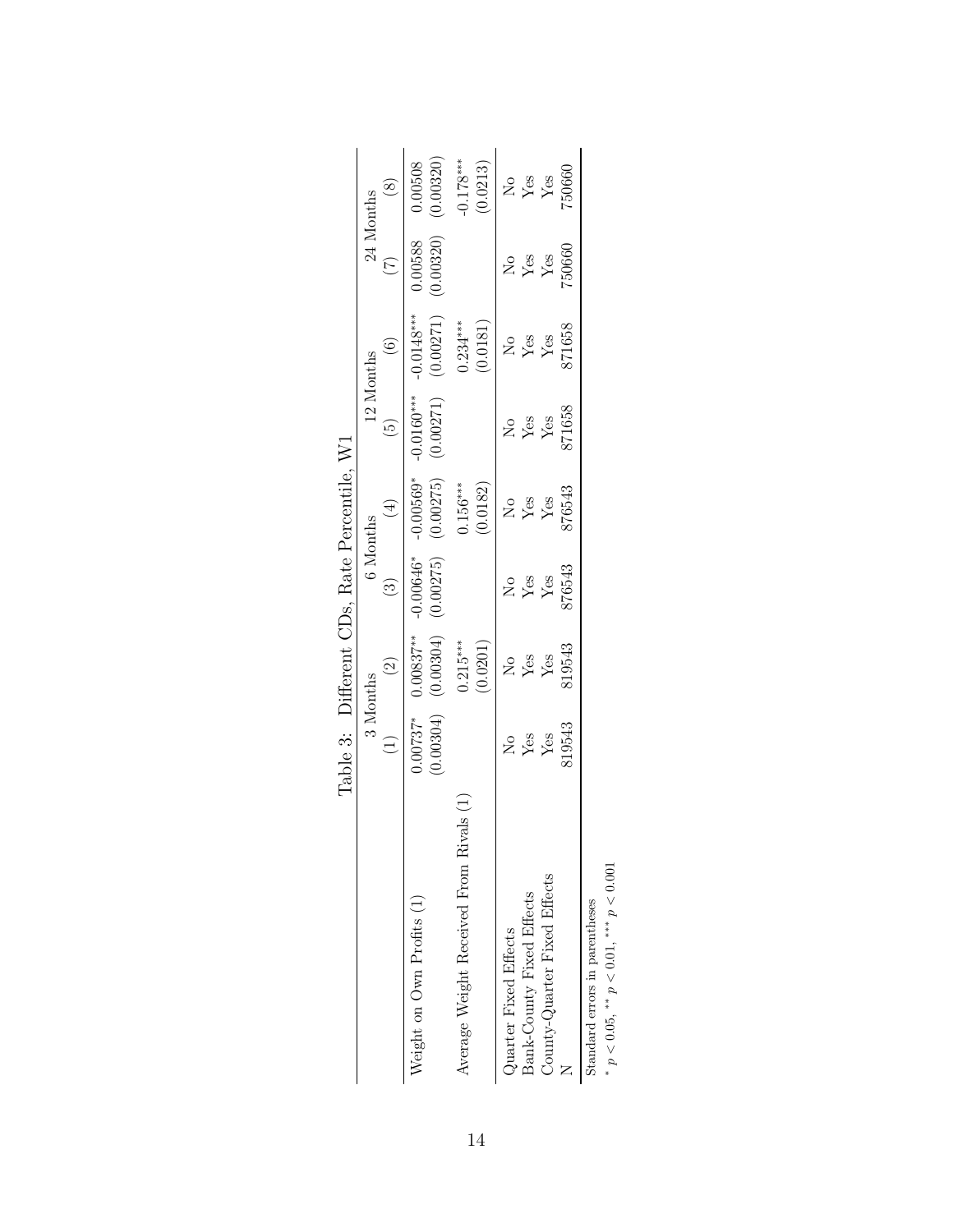<span id="page-15-0"></span>

|                                                                                  | Table 4: 3 Month CDs, Rate Percentile, Different W |                                                     |                                                     |                            |                                |                                   |                         |                        |
|----------------------------------------------------------------------------------|----------------------------------------------------|-----------------------------------------------------|-----------------------------------------------------|----------------------------|--------------------------------|-----------------------------------|-------------------------|------------------------|
|                                                                                  | $\bigoplus$                                        | $\widehat{c}$                                       | $\widehat{S}$                                       | $(\pm)$                    | $\widetilde{\mathbf{e}}$       | $\widehat{\mathbf{e}}$            | $(\zeta)$               | $\circledast$          |
| Weight on Own Profits (1)                                                        | (0.00304)<br>$0.00737*$                            | (0.00304)<br>$0.00837***$                           |                                                     |                            |                                |                                   |                         |                        |
| Average Weight Received From Rivals (1)                                          |                                                    | $0.215***$<br>(0.0201)                              |                                                     |                            |                                |                                   |                         |                        |
| Weight on Own Profits (2)                                                        |                                                    |                                                     | $(0.00423)$<br>$(0.00307)$                          | $(0.00530)$<br>$(0.00307)$ |                                |                                   |                         |                        |
| Average Weight Received From Rivals (2)                                          |                                                    |                                                     |                                                     | $0.173***$<br>(0.0206)     |                                |                                   |                         |                        |
| Weight on Own Profits (3)                                                        |                                                    |                                                     |                                                     |                            | 1.000747<br>(0.00315)          | $(0.00393$<br>$(0.00317)$         |                         |                        |
| Average Weight Received From Rivals (3)                                          |                                                    |                                                     |                                                     |                            |                                | (0.0220)<br>$0.199***$            |                         |                        |
| Weight on Own Profits $(4)$                                                      |                                                    |                                                     |                                                     |                            |                                |                                   | (0.00317)<br>$-0.00151$ | (0.00319)<br>0.00109   |
| Average Weight Received From Rivals (4)                                          |                                                    |                                                     |                                                     |                            |                                |                                   |                         | $0.154***$<br>(0.0225) |
| Quarter Fixed Effects                                                            | $_{\rm Yes}^{\rm No}$                              | $X \overset{6}{\cancel{2}} \overset{8}{\cancel{2}}$ | $X \overset{6}{\cancel{2}} \overset{8}{\cancel{2}}$ | $X_{BS}$                   | $\frac{\text{No}}{\text{Yes}}$ | $X \overset{6}{*} \overset{6}{*}$ | $288$<br>$Yes$          | $\overset{\circ}{X}$   |
| Bank-County Fixed Effects                                                        |                                                    |                                                     |                                                     |                            |                                |                                   |                         |                        |
| County-Quarter Fixed Effects                                                     | ${\rm Yes}$                                        |                                                     |                                                     |                            | $\rm Yes$                      |                                   |                         |                        |
|                                                                                  | 819543                                             | 819543                                              | 819543                                              | 819543                     | 819543                         | 819543                            | 819543                  | 819543                 |
| * $p < 0.05$ , ** $p < 0.01$ , *** $p < 0.001$<br>Standard errors in parentheses |                                                    |                                                     |                                                     |                            |                                |                                   |                         |                        |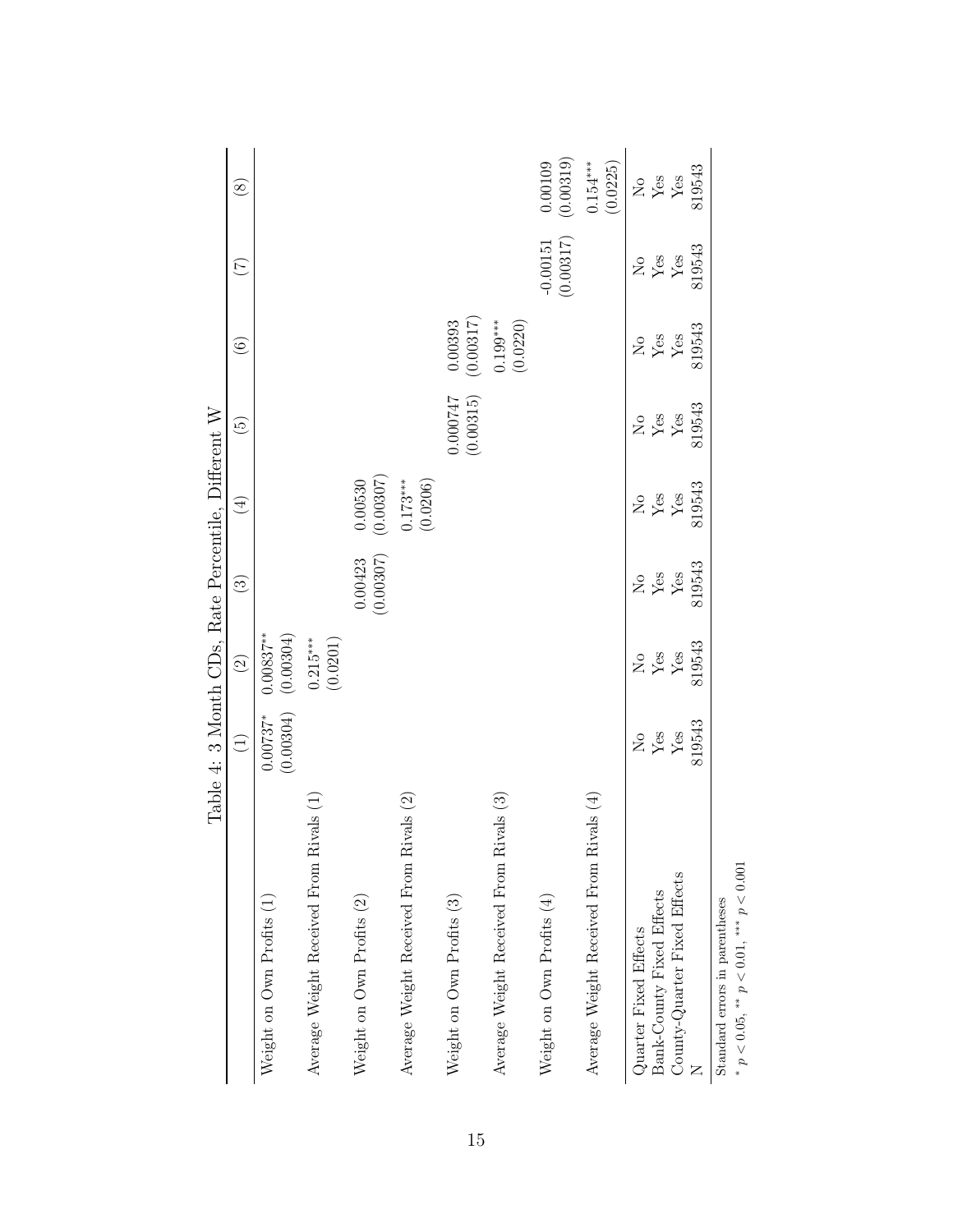<span id="page-16-0"></span>

| Table 5: 3 Month CDs, Different transformations of rate, W1 |                                             |                           |                                   |                            |                        |                                                                                                                            |
|-------------------------------------------------------------|---------------------------------------------|---------------------------|-----------------------------------|----------------------------|------------------------|----------------------------------------------------------------------------------------------------------------------------|
|                                                             |                                             | 3 Month CD Rate           |                                   |                            |                        | $\begin{tabular}{ll} \texttt{log(3 Month CD Rate)} & 3 Month CD Rate Percentage \\ (3) & (4) & (5) & (6) \\ \end{tabular}$ |
|                                                             | $\begin{array}{c}\n\text{(1)}\n\end{array}$ | $\boxed{2}$               |                                   |                            |                        |                                                                                                                            |
| Weight on $\alpha$ Profits $(1)$                            | $-0.0757***$<br>0.00542)                    | $-0.0757***$<br>(0.00542) | $($ 52.00 $($ 0 $)$<br>$0.222***$ | (0.00754)<br>$0.228***$    | 0.00304)<br>$0.00737*$ | $0.00837***$<br>(0.00304)                                                                                                  |
| Rivals (1)<br>Average Weight Received From                  |                                             | (0.0359)<br>0.00714       |                                   | $1.323***$<br>(0.0500)     |                        | $0.215***$<br>(0.0201)                                                                                                     |
| Quarter Fixed Effects                                       |                                             |                           |                                   |                            |                        |                                                                                                                            |
| Bank-County Fixed Effects                                   | $X_{BS}$<br>$Y_{CS}$                        | <b>Egg</b><br>Xeg         | $288$<br>$X_{08}$                 | $X_{\text{BS}}^{\text{O}}$ | $X_{\text{BS}}$<br>Yes | $X \overset{6}{\cancel{5}} \overset{8}{\cancel{5}}$                                                                        |
| County-Quarter Fixed Effects                                |                                             |                           |                                   |                            |                        |                                                                                                                            |
|                                                             | 319543                                      | 319543                    | 819151                            | 319151                     | 319543                 | 319543                                                                                                                     |
| Standard errors in parentheses                              |                                             |                           |                                   |                            |                        |                                                                                                                            |

|                   | ř<br>C<br>$\overline{1}$                                                                     |
|-------------------|----------------------------------------------------------------------------------------------|
|                   | .<br>Christian                                                                               |
|                   |                                                                                              |
|                   |                                                                                              |
|                   |                                                                                              |
|                   |                                                                                              |
|                   |                                                                                              |
|                   |                                                                                              |
|                   |                                                                                              |
|                   |                                                                                              |
|                   | ֖֖֖֖֖֖֖֖ׅ֪ׅ֖ׅ֖ׅ֪ׅ֖֧ׅ֖֧֪֪֪ׅ֖֧֪ׅ֪֪֪֪֪֪֪֪֪֪֪֪֪֪֪֪֪֪֪֪֪֪֪֪֪֪֪֪֪֪֪֚֚֚֚֚֚֚֚֚֚֚֚֚֚֚֚֚֚֚֚֚֚֚֚֚֬֝֝֓֞֝ |
|                   |                                                                                              |
|                   | į                                                                                            |
|                   |                                                                                              |
|                   |                                                                                              |
|                   |                                                                                              |
|                   |                                                                                              |
|                   |                                                                                              |
|                   |                                                                                              |
|                   |                                                                                              |
|                   |                                                                                              |
|                   |                                                                                              |
|                   |                                                                                              |
|                   | Ï                                                                                            |
|                   |                                                                                              |
|                   |                                                                                              |
|                   |                                                                                              |
|                   | י<br>גוב                                                                                     |
|                   |                                                                                              |
| $\frac{1}{\zeta}$ |                                                                                              |
|                   |                                                                                              |
|                   |                                                                                              |
|                   |                                                                                              |
|                   |                                                                                              |
|                   |                                                                                              |
|                   | コートマー                                                                                        |
|                   |                                                                                              |
|                   |                                                                                              |
|                   |                                                                                              |
|                   | $\overline{\phantom{a}}$                                                                     |
|                   |                                                                                              |
|                   |                                                                                              |
| í                 |                                                                                              |
|                   |                                                                                              |
|                   |                                                                                              |
| l                 | $\ddot{\phantom{0}}$                                                                         |

16

 $*$   $p$   $<$   $0.05,$   $^{**}$   $p$   $<$   $0.01,$   $^{***}$   $p$   $<$   $0.001$ \*  $p < 0.05$ , \*\*  $p < 0.01$ , \*\*\*  $p < 0.001$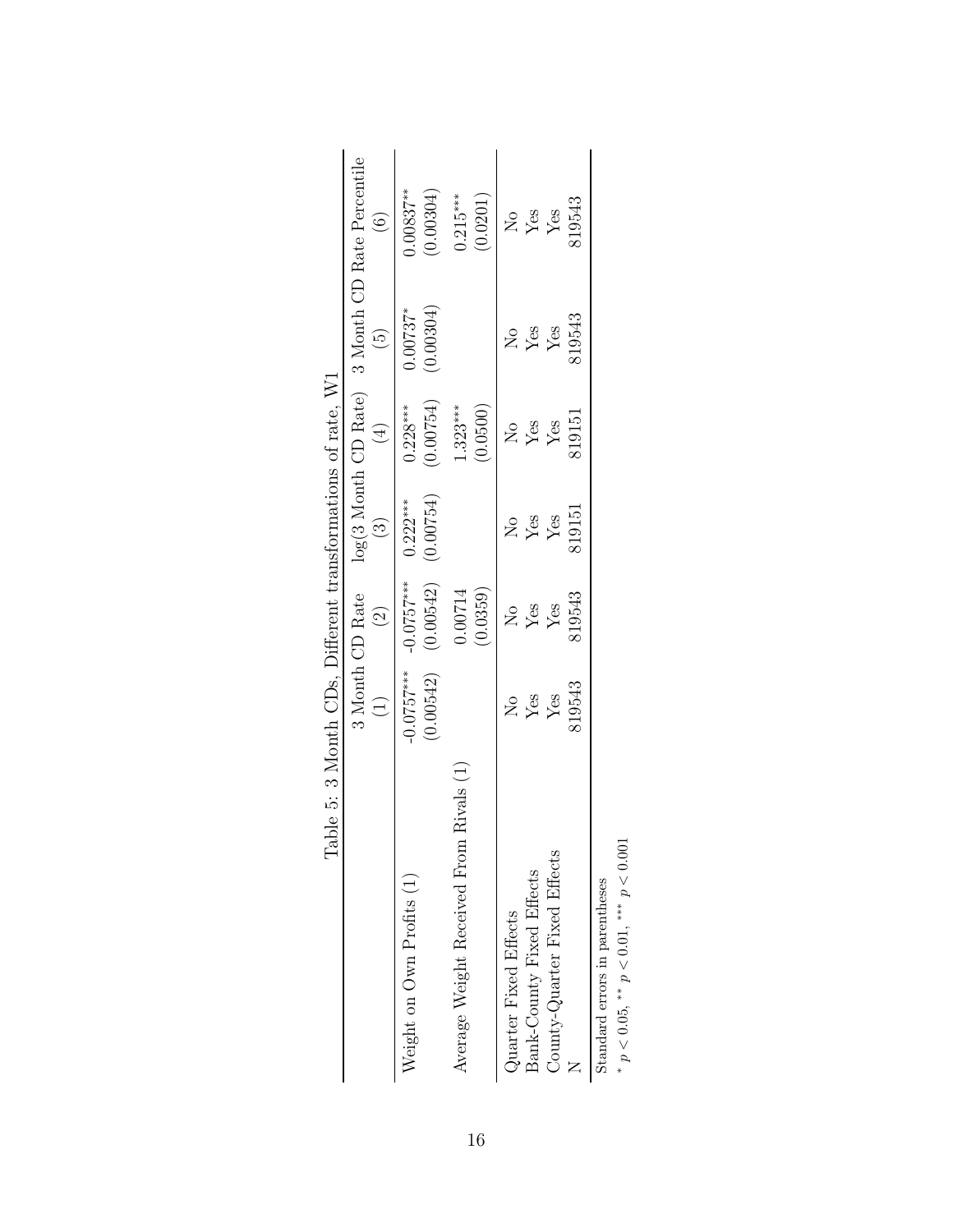<span id="page-17-0"></span>

|                                                                                |                             | Table 6:                    | Deposits, Different W       |                             |                             |                             |                             |                             |
|--------------------------------------------------------------------------------|-----------------------------|-----------------------------|-----------------------------|-----------------------------|-----------------------------|-----------------------------|-----------------------------|-----------------------------|
|                                                                                |                             |                             |                             | Deposits                    |                             |                             |                             |                             |
|                                                                                | $\widehat{\Xi}$             | $\odot$                     | $\odot$                     | $\bigoplus$                 | $\widetilde{\Theta}$        | $\odot$                     | $\widetilde{C}$             | $\circledS$                 |
| Weight on Own Profits (1)                                                      | $-115683.4***$<br>(12794.8) | $-121634.8***$<br>(12840.3) |                             |                             |                             |                             |                             |                             |
| Average Weight Received From Rivals (1                                         |                             | $-452448.7***$<br>(82202.6) |                             |                             |                             |                             |                             |                             |
| Weight on Own Profits (2)                                                      |                             |                             | $-120397.4***$<br>(12986.2) | $-127636.2***$<br>(13050.7) |                             |                             |                             |                             |
| Average Weight Received From Rivals (2)                                        |                             |                             |                             | 478627.5***<br>(85776.3)    |                             |                             |                             |                             |
| Weight on Own Profits (3)                                                      |                             |                             |                             |                             | $-176026.4***$<br>(13322.2) | $-196286.2***$<br>(13574.7) |                             |                             |
| Average Weight Received From Rivals (3)                                        |                             |                             |                             |                             |                             | $-720387.4***$<br>(92720.8) |                             |                             |
| Weight on Own Profits (4)                                                      |                             |                             |                             |                             |                             |                             | $-177015.8***$<br>(13436.5) | $-197523.8***$<br>(13702.0) |
| Average Weight Received From Rivals (4                                         |                             |                             |                             |                             |                             |                             |                             | $-724186.5***$<br>(94832.6) |
| Quarter Fixed Effects                                                          |                             |                             |                             |                             |                             |                             |                             |                             |
| Bank-County Fixed Effects                                                      | $X_{\text{BS}}$<br>Yes      | $\frac{1}{Y}$ es            | $X_{\text{BS}}$<br>Yes      | $X_{BS}$<br>Yes             | $X_{\text{BS}}$<br>Yes      | $288$<br>Yes                | $X_{\text{BS}}$<br>Yes      | $\frac{1}{Y}$ es            |
| County-Quarter Fixed Effects                                                   |                             |                             |                             |                             |                             |                             |                             |                             |
|                                                                                | 1566442                     | 1566442                     | 1566442                     | 1566442                     | 1566442                     | 1566442                     | 1566442                     | 1566442                     |
| $p < 0.05$ , ** $p < 0.01$ , *** $p < 0.001$<br>Standard errors in parentheses |                             |                             |                             |                             |                             |                             |                             |                             |

17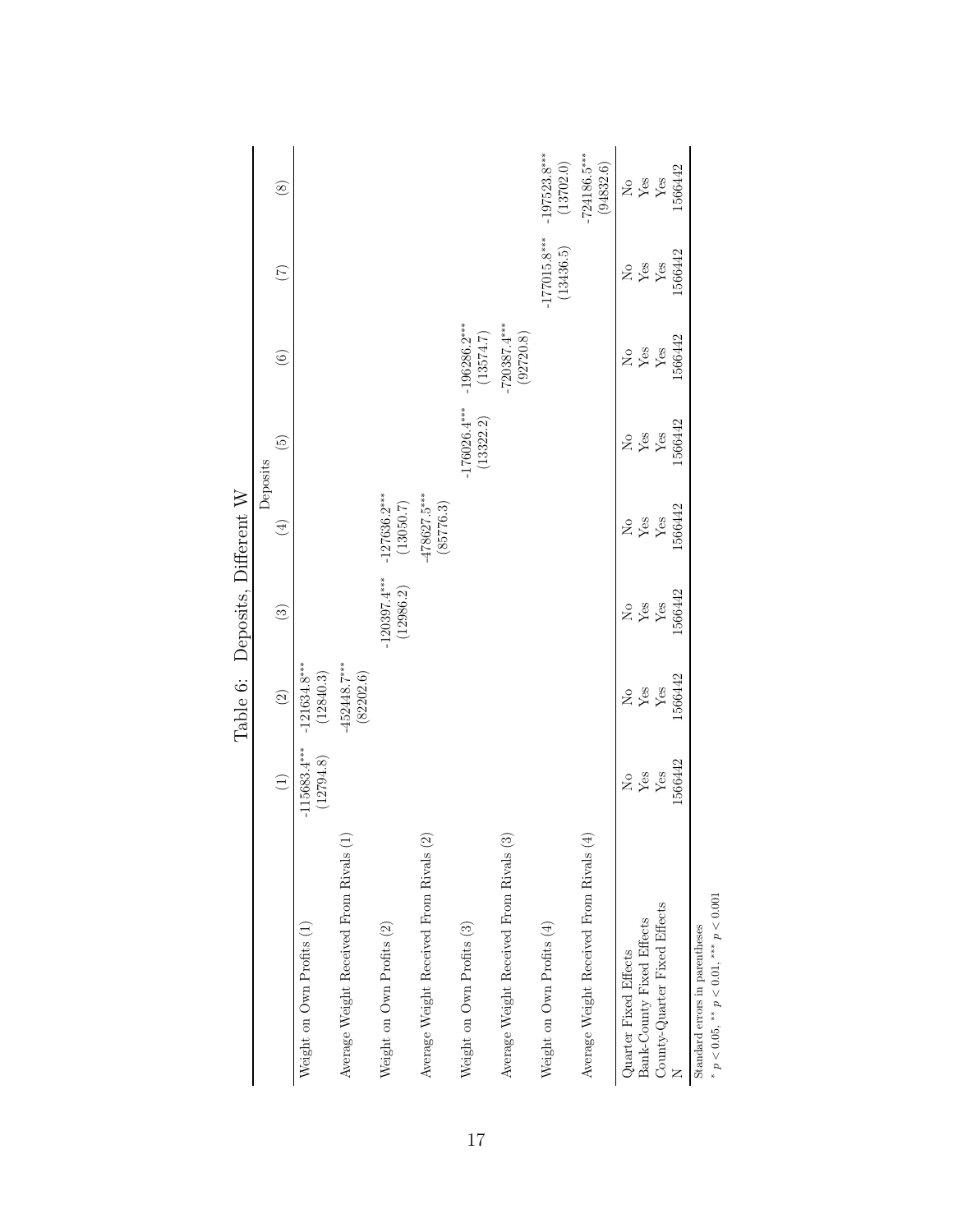<span id="page-18-0"></span>

|                                                                                  |                                        |                                        | Table 7: log(Deposits), Different W    |                           |                                        |                           |                                        |                           |
|----------------------------------------------------------------------------------|----------------------------------------|----------------------------------------|----------------------------------------|---------------------------|----------------------------------------|---------------------------|----------------------------------------|---------------------------|
|                                                                                  | $\begin{array}{c} \square \end{array}$ | $\widehat{c}$                          | $\odot$                                | $\left( \pm \right)$      | $\widetilde{5}$<br>log(Deposits)       | $\odot$                   | $\begin{pmatrix} 7 \end{pmatrix}$      | $\circledast$             |
| Weight on $\alpha$ Profits $(1)$                                                 | $-0.0347***$<br>(0.00477)              | $-0.0246***$<br>(0.00478)              |                                        |                           |                                        |                           |                                        |                           |
| Average Weight Received From Rivals (1)                                          |                                        | $0.770***$<br>(0.0306)                 |                                        |                           |                                        |                           |                                        |                           |
| Weight on Own Profits (2)                                                        |                                        |                                        | $-0.0170***$<br>(0.00484)              | $-0.00641$<br>$(0.00486)$ |                                        |                           |                                        |                           |
| Average Weight Received From Rivals (2)                                          |                                        |                                        |                                        | $0.698***$<br>(0.0320)    |                                        |                           |                                        |                           |
| Weight on Own Profits (3)                                                        |                                        |                                        |                                        |                           | $-0.0566***$<br>(0.00497)              | $-0.0355***$<br>(0.00506) |                                        |                           |
| Average Weight Received From Rivals (3)                                          |                                        |                                        |                                        |                           |                                        | $0.751***$<br>(0.0345)    |                                        |                           |
| Weight on Own Profits $(4)$                                                      |                                        |                                        |                                        |                           |                                        |                           | $-0.0360***$<br>(0.00501)              | $-0.0172***$<br>(0.00511) |
| Average Weight Received From Rivals (4)                                          |                                        |                                        |                                        |                           |                                        |                           |                                        | (0.0353)<br>$0.665***$    |
| Quarter Fixed Effects                                                            | $\rm _{NO}$                            | $\rm _{N}^{\circ}$                     | $\rm _{N}^{\circ}$                     | $\rm _{N}^{\circ}$        | $\rm _{N}^{\circ}$                     | $_{\rm Yes}^{\rm No}$     | $_{\rm Yes}^{\rm No}$                  | $_{\rm Yes}^{\rm No}$     |
| Bank-County Fixed Effects                                                        | $\mathbf{Yes}$                         | $\mathbf{Yes}$                         | $\mathbf{Y}\mathsf{es}$                | $\rm Yes$                 | ${\rm \widetilde{Y}_{\rm \acute{e}s}}$ |                           |                                        |                           |
| County-Quarter Fixed Effects                                                     | 1559168<br>$\ensuremath{\mathrm{Yes}}$ | 1559168<br>$\ensuremath{\mathrm{Yes}}$ | 1559168<br>$\ensuremath{\mathrm{Yes}}$ | 1559168<br>${\rm Yes}$    | 1559168                                | 1559168<br>$\rm Yes$      | 1559168<br>$\ensuremath{\mathrm{Yes}}$ | 1559168<br>${\rm Yes}$    |
| * $p < 0.05$ , ** $p < 0.01$ , *** $p < 0.001$<br>Standard errors in parentheses |                                        |                                        |                                        |                           |                                        |                           |                                        |                           |
|                                                                                  |                                        |                                        |                                        |                           |                                        |                           |                                        |                           |

18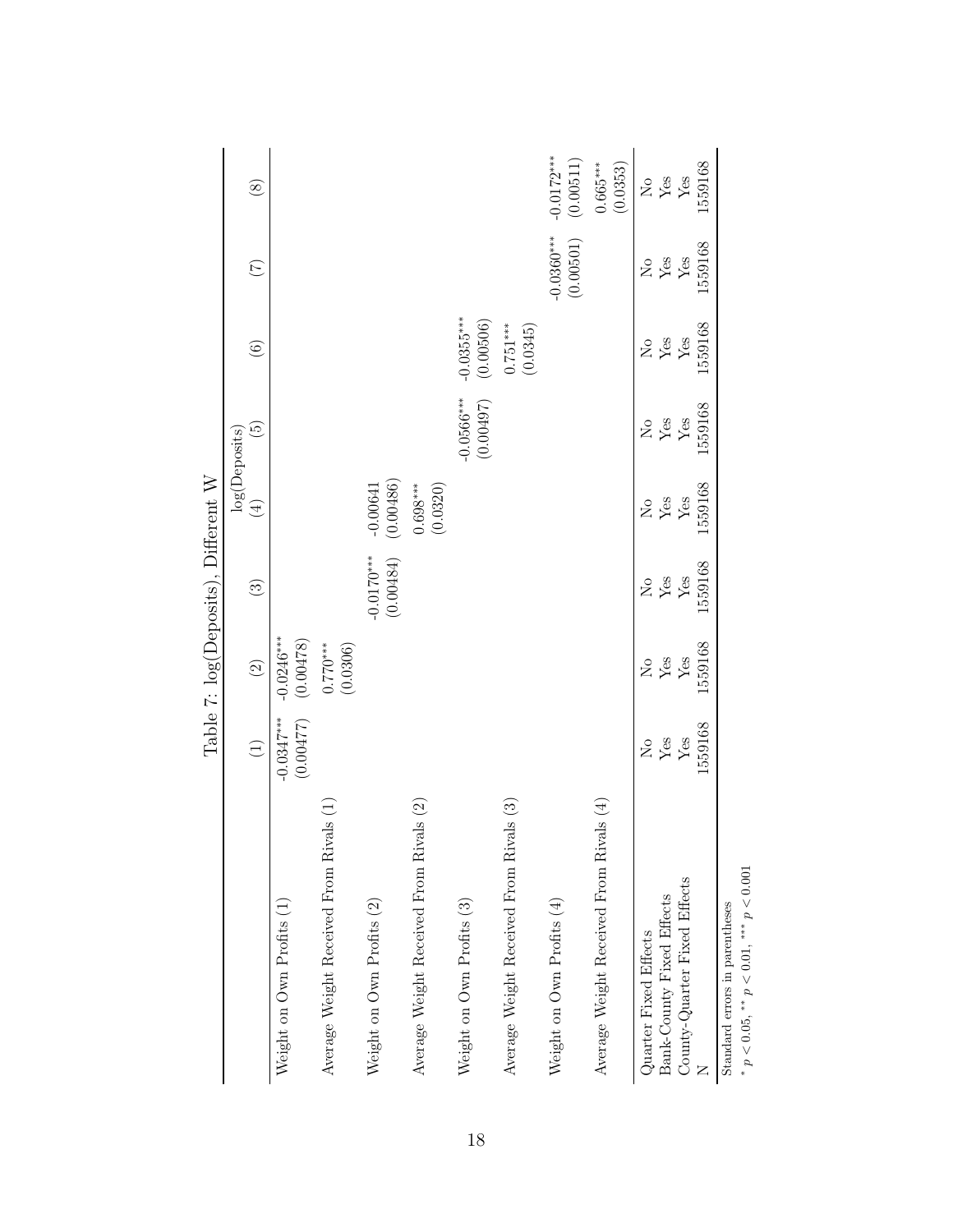<span id="page-19-0"></span>

|                                                                                  | Table 8:                                                                                                                                                                                                                                                                                                            |                            | Deposit Share, Different W                                                                                                                                                                                                                                                                                          |                            |                                  |                                                                                                                                                                                                                                                                                                                     |                                                                                                                                                                                                                                                                                                                     |                                               |
|----------------------------------------------------------------------------------|---------------------------------------------------------------------------------------------------------------------------------------------------------------------------------------------------------------------------------------------------------------------------------------------------------------------|----------------------------|---------------------------------------------------------------------------------------------------------------------------------------------------------------------------------------------------------------------------------------------------------------------------------------------------------------------|----------------------------|----------------------------------|---------------------------------------------------------------------------------------------------------------------------------------------------------------------------------------------------------------------------------------------------------------------------------------------------------------------|---------------------------------------------------------------------------------------------------------------------------------------------------------------------------------------------------------------------------------------------------------------------------------------------------------------------|-----------------------------------------------|
|                                                                                  | $\begin{pmatrix} 1 \end{pmatrix}$                                                                                                                                                                                                                                                                                   | $\circled{2}$              | $\odot$                                                                                                                                                                                                                                                                                                             | $\bigoplus$                | $\widetilde{E}$<br>Deposit Share | $\begin{array}{c} \textcircled{\small{6}} \end{array}$                                                                                                                                                                                                                                                              | $\widetilde{C}$                                                                                                                                                                                                                                                                                                     | $\circledast$                                 |
| Weight on Own Profits (1)                                                        | (0.000336)<br>$0.00284***$                                                                                                                                                                                                                                                                                          | (0.000337)<br>$0.00364***$ |                                                                                                                                                                                                                                                                                                                     |                            |                                  |                                                                                                                                                                                                                                                                                                                     |                                                                                                                                                                                                                                                                                                                     |                                               |
| Ξ<br>Average Weight Received From Rivals                                         |                                                                                                                                                                                                                                                                                                                     | (0.00216)<br>$0.0608***$   |                                                                                                                                                                                                                                                                                                                     |                            |                                  |                                                                                                                                                                                                                                                                                                                     |                                                                                                                                                                                                                                                                                                                     |                                               |
| Weight on Own Profits (2)                                                        |                                                                                                                                                                                                                                                                                                                     |                            | $0.00418***$<br>(0.000341)                                                                                                                                                                                                                                                                                          | (0.000343)<br>$0.00490***$ |                                  |                                                                                                                                                                                                                                                                                                                     |                                                                                                                                                                                                                                                                                                                     |                                               |
| Average Weight Received From Rivals (2)                                          |                                                                                                                                                                                                                                                                                                                     |                            |                                                                                                                                                                                                                                                                                                                     | $0.0471***$<br>(0.00225)   |                                  |                                                                                                                                                                                                                                                                                                                     |                                                                                                                                                                                                                                                                                                                     |                                               |
| Weight on Own Profits (3)                                                        |                                                                                                                                                                                                                                                                                                                     |                            |                                                                                                                                                                                                                                                                                                                     |                            | (0.000350)<br>$0.000901*$        | $0.00257***$<br>(0.000356)                                                                                                                                                                                                                                                                                          |                                                                                                                                                                                                                                                                                                                     |                                               |
| Average Weight Received From Rivals (3)                                          |                                                                                                                                                                                                                                                                                                                     |                            |                                                                                                                                                                                                                                                                                                                     |                            |                                  | $0.0595***$<br>(0.00243)                                                                                                                                                                                                                                                                                            |                                                                                                                                                                                                                                                                                                                     |                                               |
| Weight on Own Profits $(4)$                                                      |                                                                                                                                                                                                                                                                                                                     |                            |                                                                                                                                                                                                                                                                                                                     |                            |                                  |                                                                                                                                                                                                                                                                                                                     | $0.00257***$<br>(0.000353)                                                                                                                                                                                                                                                                                          | $0.00388***$<br>(0.000360)                    |
| Average Weight Received From Rivals (4)                                          |                                                                                                                                                                                                                                                                                                                     |                            |                                                                                                                                                                                                                                                                                                                     |                            |                                  |                                                                                                                                                                                                                                                                                                                     |                                                                                                                                                                                                                                                                                                                     | $0.0461***$<br>(0.00249)                      |
| Quarter Fixed Effects                                                            |                                                                                                                                                                                                                                                                                                                     |                            |                                                                                                                                                                                                                                                                                                                     |                            |                                  |                                                                                                                                                                                                                                                                                                                     |                                                                                                                                                                                                                                                                                                                     |                                               |
| Bank-County Fixed Effects                                                        | $\frac{1}{2}$ $\frac{1}{2}$ $\frac{1}{2}$ $\frac{1}{2}$ $\frac{1}{2}$ $\frac{1}{2}$ $\frac{1}{2}$ $\frac{1}{2}$ $\frac{1}{2}$ $\frac{1}{2}$ $\frac{1}{2}$ $\frac{1}{2}$ $\frac{1}{2}$ $\frac{1}{2}$ $\frac{1}{2}$ $\frac{1}{2}$ $\frac{1}{2}$ $\frac{1}{2}$ $\frac{1}{2}$ $\frac{1}{2}$ $\frac{1}{2}$ $\frac{1}{2}$ | $\frac{1}{Y}$ es           | $\frac{1}{2}$ $\frac{1}{2}$ $\frac{1}{2}$ $\frac{1}{2}$ $\frac{1}{2}$ $\frac{1}{2}$ $\frac{1}{2}$ $\frac{1}{2}$ $\frac{1}{2}$ $\frac{1}{2}$ $\frac{1}{2}$ $\frac{1}{2}$ $\frac{1}{2}$ $\frac{1}{2}$ $\frac{1}{2}$ $\frac{1}{2}$ $\frac{1}{2}$ $\frac{1}{2}$ $\frac{1}{2}$ $\frac{1}{2}$ $\frac{1}{2}$ $\frac{1}{2}$ | $\frac{1}{Y}$ es           | $\frac{\text{No}}{\text{Yes}}$   | $\frac{1}{2}$ $\frac{1}{2}$ $\frac{1}{2}$ $\frac{1}{2}$ $\frac{1}{2}$ $\frac{1}{2}$ $\frac{1}{2}$ $\frac{1}{2}$ $\frac{1}{2}$ $\frac{1}{2}$ $\frac{1}{2}$ $\frac{1}{2}$ $\frac{1}{2}$ $\frac{1}{2}$ $\frac{1}{2}$ $\frac{1}{2}$ $\frac{1}{2}$ $\frac{1}{2}$ $\frac{1}{2}$ $\frac{1}{2}$ $\frac{1}{2}$ $\frac{1}{2}$ | $\frac{1}{2}$ $\frac{1}{2}$ $\frac{1}{2}$ $\frac{1}{2}$ $\frac{1}{2}$ $\frac{1}{2}$ $\frac{1}{2}$ $\frac{1}{2}$ $\frac{1}{2}$ $\frac{1}{2}$ $\frac{1}{2}$ $\frac{1}{2}$ $\frac{1}{2}$ $\frac{1}{2}$ $\frac{1}{2}$ $\frac{1}{2}$ $\frac{1}{2}$ $\frac{1}{2}$ $\frac{1}{2}$ $\frac{1}{2}$ $\frac{1}{2}$ $\frac{1}{2}$ | $\frac{\text{N}_\text{0}}{\text{Y}_\text{0}}$ |
| County-Quarter Fixed Effects                                                     |                                                                                                                                                                                                                                                                                                                     |                            |                                                                                                                                                                                                                                                                                                                     |                            | ${\rm Yes}$                      |                                                                                                                                                                                                                                                                                                                     |                                                                                                                                                                                                                                                                                                                     |                                               |
|                                                                                  | 1566442                                                                                                                                                                                                                                                                                                             | 1566442                    | 566442                                                                                                                                                                                                                                                                                                              | 1566442                    | 566442                           | 1566442                                                                                                                                                                                                                                                                                                             | 566442                                                                                                                                                                                                                                                                                                              | 566442                                        |
| * $p < 0.05$ , ** $p < 0.01$ , *** $p < 0.001$<br>Standard errors in parentheses |                                                                                                                                                                                                                                                                                                                     |                            |                                                                                                                                                                                                                                                                                                                     |                            |                                  |                                                                                                                                                                                                                                                                                                                     |                                                                                                                                                                                                                                                                                                                     |                                               |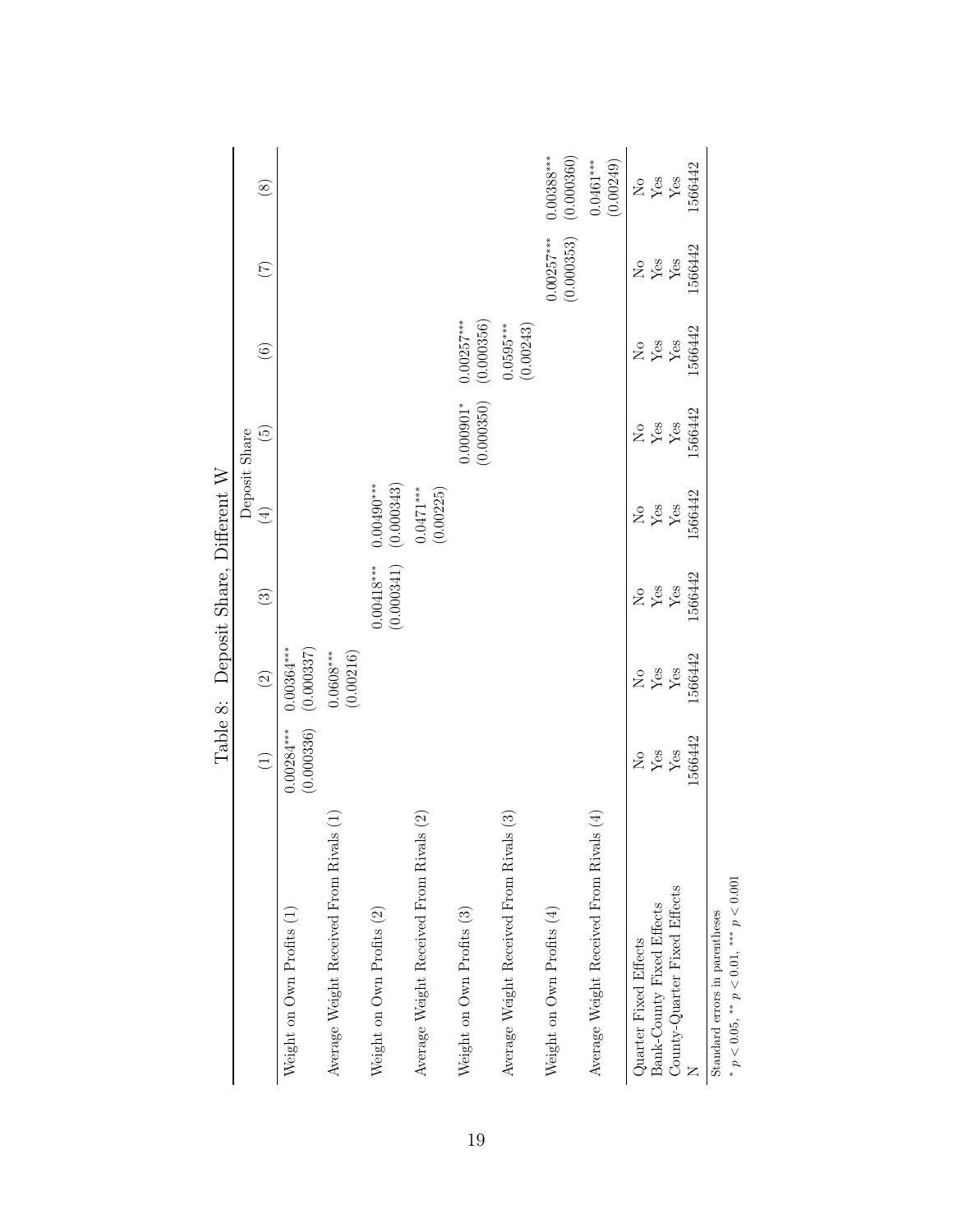# References

- <span id="page-20-11"></span>Adams, R., and D. Ferreira (2008): "One share-one vote: The empirical evidence," Review of Finance,  $12(1)$ ,  $51-91$ .
- <span id="page-20-4"></span>Antón, M., F. Ederer, M. Giné, and M. C. Schmalz (2016): "Common ownership, competition, and top management incentives," .
- <span id="page-20-6"></span>Azar, J. (2011): "A new look at oligopoly: Implicit collusion through portfolio diversification," .
- <span id="page-20-2"></span>Azar, J., S. Raina, and M. C. Schmalz (2016): "Ultimate Ownership and Bank Competition," Available at SSRN 2710252.
- <span id="page-20-1"></span>Azar, J., M. C. Schmalz, and I. Tecu (2016): "Anti-competitive effects of common ownership," .
- <span id="page-20-7"></span>BAIN, J. S. (1951): "Relation of profit rate to industry concentration: American manufacturing, 1936–1940," The Quarterly Journal of Economics, 65(3), 293–324.
- <span id="page-20-8"></span>BENHAM, L. (1972): "The effect of advertising on the price of eyeglasses," The Journal of Law and Economics, 15(2), 337–352.
- <span id="page-20-0"></span>BRESNAHAN, T. F., AND S. C. SALOP (1986): "Quantifying the competitive effects of production joint ventures," International Journal of Industrial Organization, 4(2), 155–175.
- <span id="page-20-3"></span>Council of Economic Advisors (2016): "Benefits of Competition and Indicators of Market Power," Available online.
- <span id="page-20-10"></span>DAVIDSON, C., AND R. DENECKERE (1986): "Long-run competition in capacity, shortrun competition in price, and the Cournot model," The Rand Journal of Economics, pp. 404–415.
- <span id="page-20-9"></span>DEMSETZ, H. (1973): "Industry structure, market rivalry, and public policy," The Journal of Law and Economics, 16(1), 1–9.
- <span id="page-20-5"></span>GILO, D. (2000): "The anticompetitive effect of passive investment," *Michigan Law* Review, 99 $(1)$ , 1–47.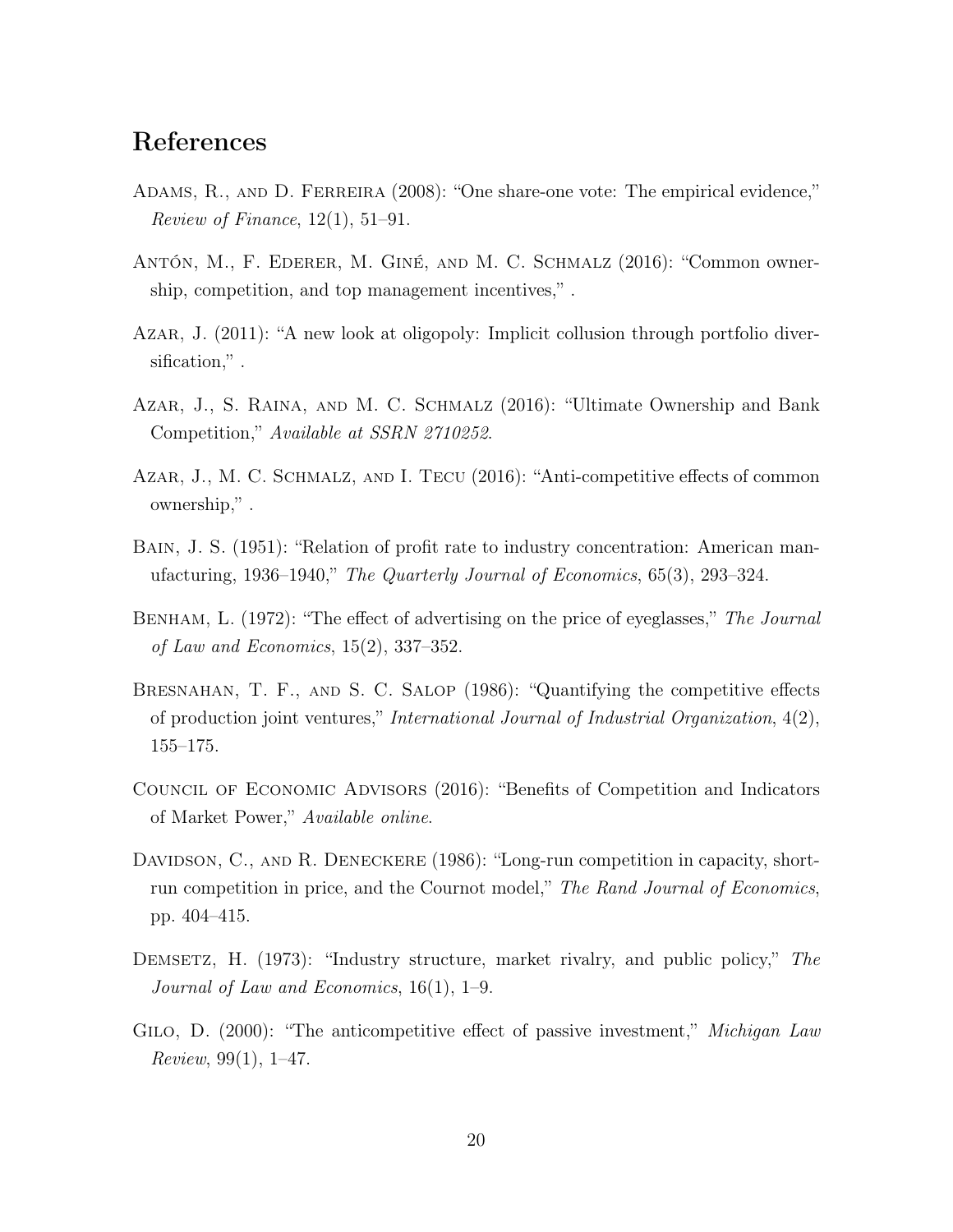- <span id="page-21-6"></span>Gilo, D., Y. Moshe, and Y. Spiegel (2006): "Partial cross ownership and tacit collusion," RAND Journal of Economics, pp. 81–99.
- <span id="page-21-4"></span>GORDON, R. H. (1990): "Do publicly traded corporations act in the public interest?," Discussion paper, National Bureau of Economic Research.
- <span id="page-21-12"></span>He, J., and J. Huang (2014): "Product market competition in a world of cross ownership: Evidence from institutional blockholdings," .
- <span id="page-21-2"></span>Kong, H. J. K. (2016): "Executive Compensation under Common Ownership," .
- <span id="page-21-11"></span>Liang, L. M. (2016): "Common Ownership and Executive Compensation," .
- <span id="page-21-10"></span>McCahery, J. A., Z. Sautner, and L. T. Starks (2016): "Behind the scenes: The corporate governance preferences of institutional investors," The Journal of Finance.
- <span id="page-21-9"></span>MILLER, N. H., AND M. WEINBERG (2014): "Mergers facilitate tacit collusion: An empirical investigation of the Miller/Coors joint venture," Discussion paper, Discussion Paper.
- <span id="page-21-3"></span>O'Brien, D. P., and S. C. Salop (2000): "Competitive effects of partial ownership: Financial interest and corporate control," Antitrust Law Journal, 67(3), 559–614.

- <span id="page-21-1"></span>POSNER, E. A., F. M. SCOTT MORTON, AND E. G. WEYL (2016): "A Proposal to Limit the Anti-Competitive Power of Institutional Investors," .
- <span id="page-21-8"></span>Prager, R. A., and T. H. Hannan (1998): "Do substantial horizontal mergers generate significant price effects? Evidence from the banking industry," The Journal of Industrial Economics, 46(4), 433–452.
- <span id="page-21-0"></span>Reynolds, R. J., and B. R. Snapp (1986): "The competitive effects of partial equity interests and joint ventures," *International Journal of Industrial Organization*,  $4(2)$ , 141–153.
- <span id="page-21-7"></span>Rose, N. L. (1987): "Labor rent sharing and regulation: Evidence from the trucking industry," Journal of Political Economy, 95(6), 1146–1178.

<span id="page-21-5"></span><sup>(2001): &</sup>quot;The competitive effects of passive minority equity interests: reply," Antitrust Law Journal, 69(2), 611–625.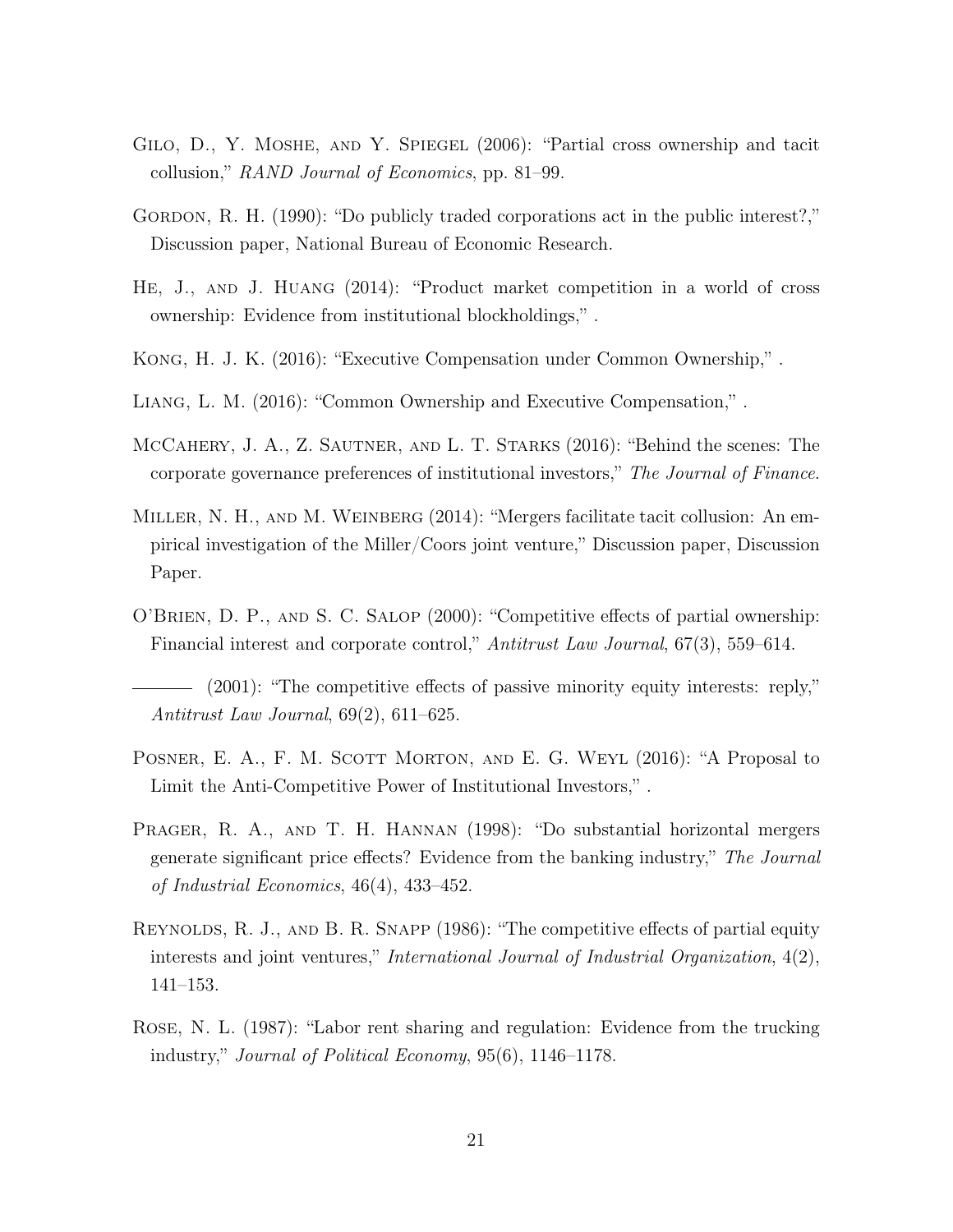- <span id="page-22-1"></span>ROTEMBERG, J. (1984): "Financial transaction costs and industrial performance," Sloan Working Papers.
- <span id="page-22-2"></span>RYDQVIST, K., J. SPIZMAN, AND I. STREBULAEV (2014): "Government policy and ownership of equity securities," Journal of Financial Economics, 111(1), 70–85.
- <span id="page-22-0"></span>SCHMALENSEE, R. (1988): "Industrial economics: an overview," The Economic Journal, 98(392), 643–681.